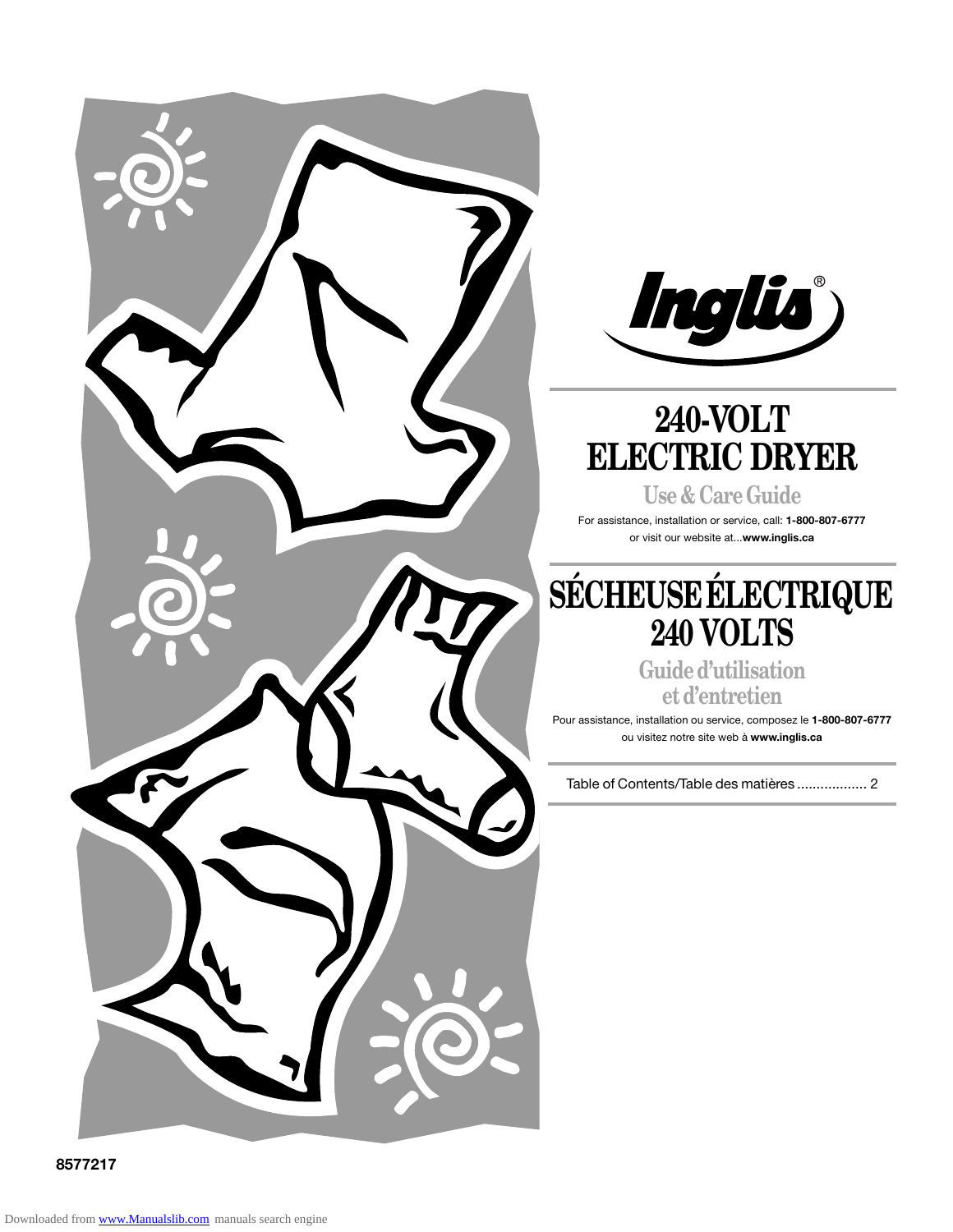# **TABLE OF CONTENTS**

# **TABLE DES MATIÈRES**

| Modification des programmes et températures 27               |  |
|--------------------------------------------------------------|--|
|                                                              |  |
| Conseils pour le séchage, les programmes et la température29 |  |
|                                                              |  |
|                                                              |  |
| Nettoyage de l'emplacement de la sécheuse 30                 |  |
|                                                              |  |
|                                                              |  |
|                                                              |  |
|                                                              |  |
| Précautions à prendre pour les vacances et avant             |  |
|                                                              |  |
|                                                              |  |
|                                                              |  |
|                                                              |  |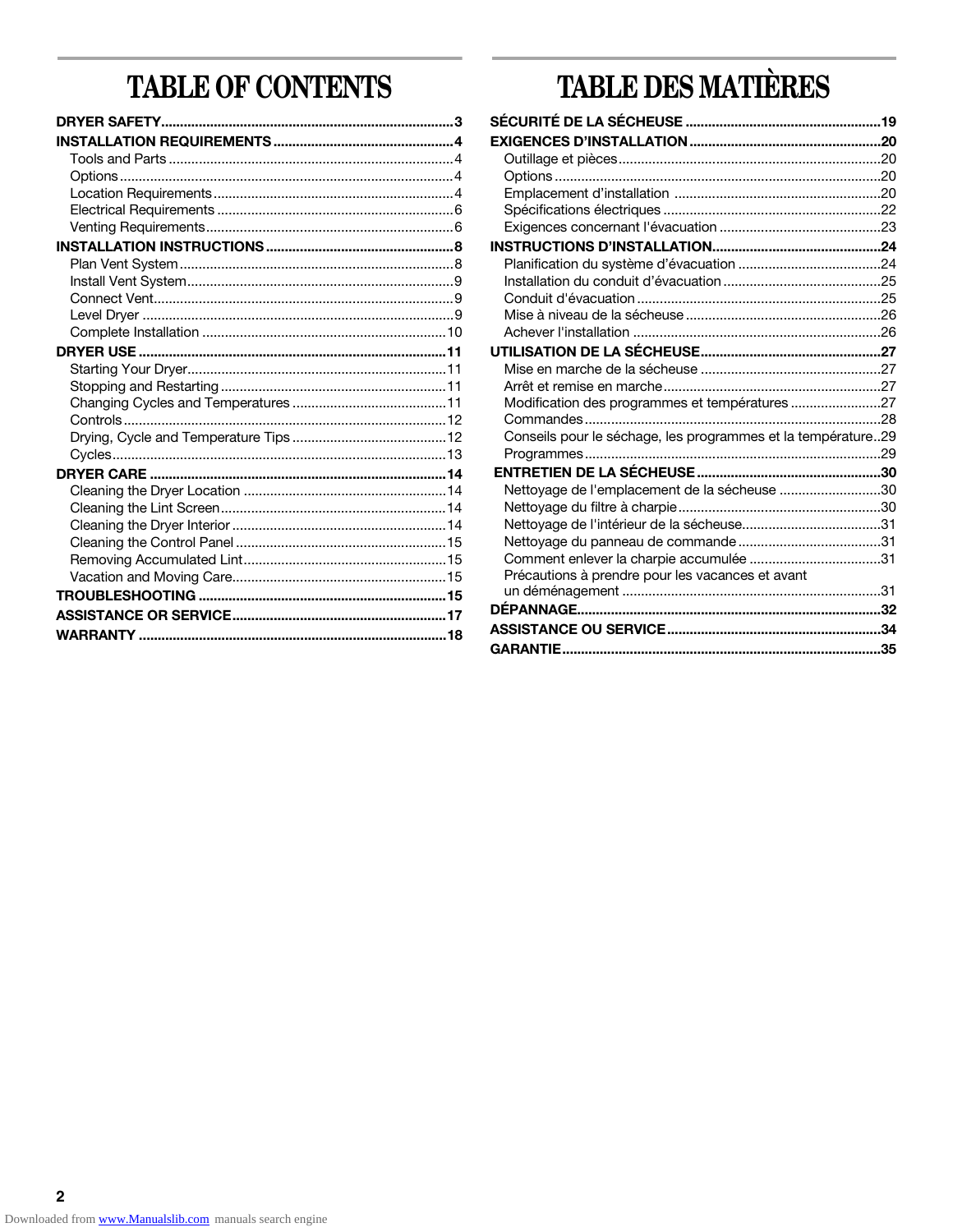# **DRYER SAFETY**

### **Your safety and the safety of others are very important.**

We have provided many important safety messages in this manual and on your appliance. Always read and obey all safety messages.



This is the safety alert symbol.

This symbol alerts you to potential hazards that can kill or hurt you and others.

All safety messages will follow the safety alert symbol and either the word "DANGER" or "WARNING." These words mean:

**DANGER**

# **WARNING**

**You can be killed or seriously injured if you don't immediately follow instructions.**

**You can be killed or seriously injured if you don't follow instructions.**

All safety messages will tell you what the potential hazard is, tell you how to reduce the chance of injury, and tell you what can happen if the instructions are not followed.

### **IMPORTANT SAFETY INSTRUCTIONS**

WARNING: To reduce the risk of fire, electric shock, or injury to persons when using the dryer, follow basic precautions, including the following:

- Read all instructions before using the dryer.
- Do not place items exposed to cooking oils in your dryer. Items contaminated with cooking oils may contribute to a chemical reaction that could cause a load to catch fire.
- Do not dry articles that have been previously cleaned in, washed in, soaked in, or spotted with gasoline, drycleaning solvents, or other flammable or explosive substances as they give off vapors that could ignite or explode.
- Do not allow children to play on or in the dryer. Close supervision of children is necessary when the dryer is used near children.
- Before the dryer is removed from service or discarded, remove the door to the drying compartment.
- Do not reach into the dryer if the drum is moving.
- to the weather.
- Do not tamper with controls.
- Do not repair or replace any part of the dryer or attempt any servicing unless specifically recommended in this Use and Care Guide or in published user-repair instructions that you understand and have the skills to carry out.
- Do not use fabric softeners or products to eliminate static unless recommended by the manufacturer of the fabric softener or product.
- Do not use heat to dry articles containing foam rubber or similarly textured rubber-like materials.
- Clean lint screen before or after each load.
- Keep area around the exhaust opening and adjacent surrounding areas free from the accumulation of lint, dust, and dirt.
- The interior of the dryer and exhaust vent should be Do not install or store the dryer where it will be exposed cleaned periodically by qualified service personnel.
	- See installation instructions for grounding requirements.

### **SAVE THESE INSTRUCTIONS**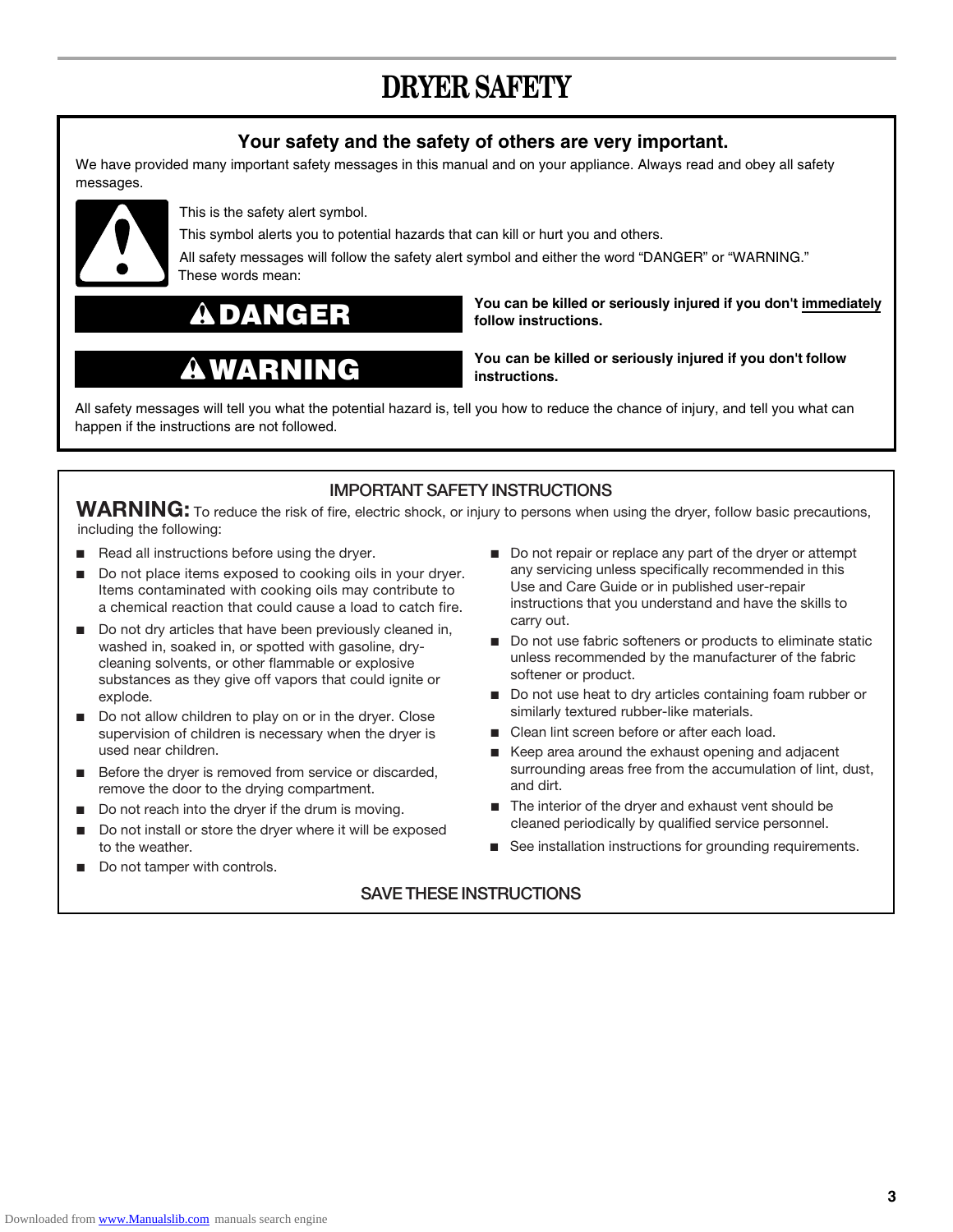# **INSTALLATION REQUIREMENTS**

### **Tools and Parts**

#### **Tools needed**

Gather the required tools and parts before starting installation. Read and follow the safety instructions provided with any tools listed here.

- Flat-blade screwdriver
- Tin snips (new vent installations)
- Adjustable wrench T20 TORX®<sup>†</sup> screwdriver
	-
- Caulking gun and compound (for installing new exhaust vent)
- **Level**

Wood block

Vent clamps

#### **Parts supplied**

Remove parts package from the dryer drum. Check that all parts listed are included.



*Coupling* 

#### **Parts needed**

Check local codes, existing electrical supply and venting, and see "Venting Requirements" and "Electrical Requirements" before purchasing parts.

Mobile home installations require metal exhaust system hardware. For ordering information, please refer to the "Assistance or Service" section of this manual. You may also contact the dealer from whom you purchased your dryer.

## **Options**

#### **Pedestal**

You may order a pedestal separately for this dryer. This pedestal will add about 12" (30.48 cm) to the height of your unit for a total height of approximately 45" (114.3 cm).



*Optional pedestal*

To order, call the dealer from whom you purchased your dryer or refer to the "Assistance or Service" section of this manual. Ask for Model Number LAB0050PQ.

#### **Stack Kit**

Are you planning to stack your washer and dryer? To do so you will need to purchase a Stack Kit.

To order, call the dealer from whom you purchased your dryer or refer to the "Assistance or Service" section of this manual. Ask for Part Number 8182452.

## **Location Requirements**



**Explosion Hazard**

**Keep flammable materials and vapors, such as gasoline, away from dryer.**

**Place dryer at least 18 inches (46 cm) above the floor for a garage installation.**

**Failure to do so can result in death, explosion, or fire.**

#### **You will need**

- A location that allows for proper exhaust installation. See "Venting Requirements."
- A separate 30-amp circuit.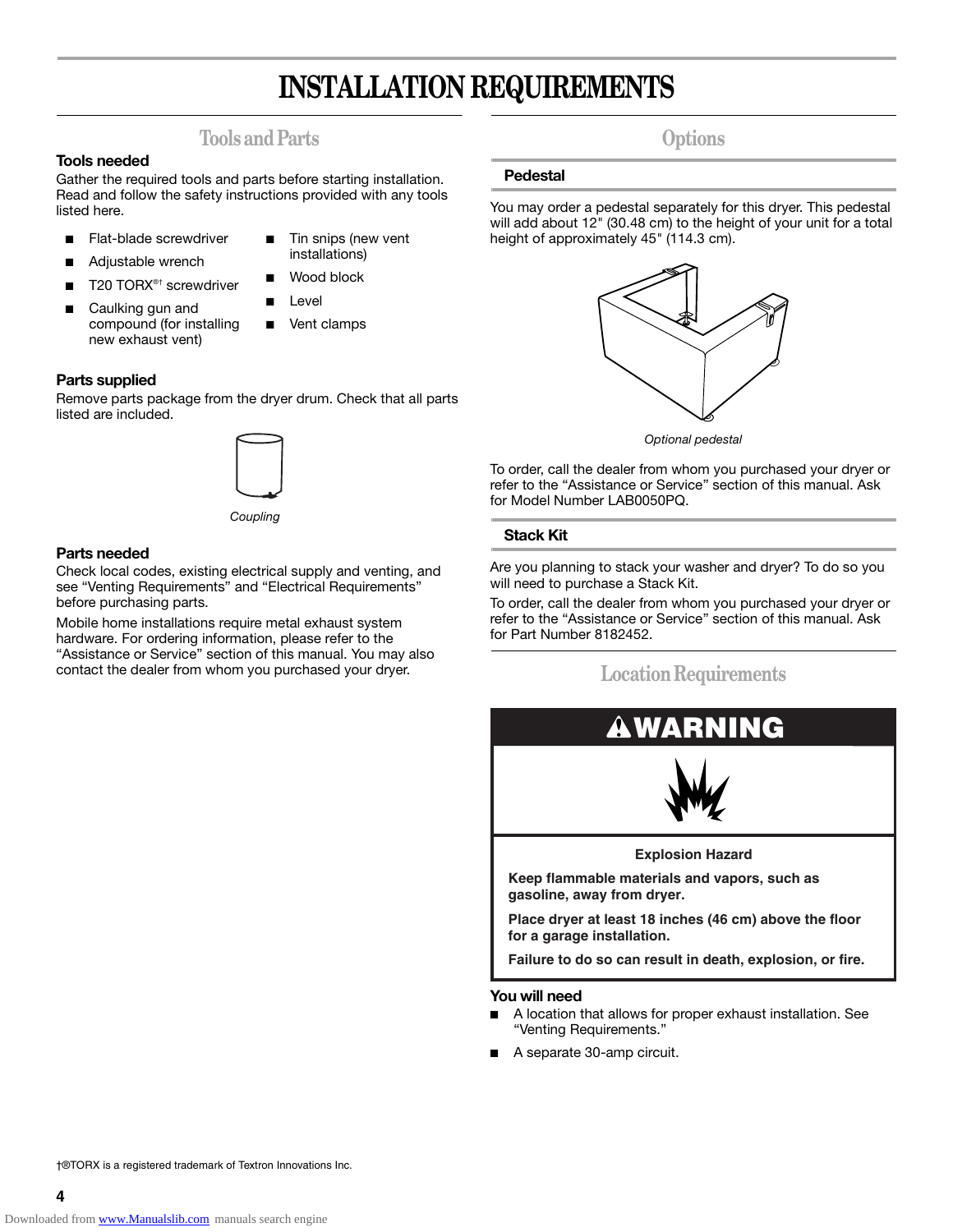- A grounded electrical outlet located within 2 ft (61 cm) of either side of the dryer. See "Electrical Requirements."
- A sturdy floor to support the dryer weight (dryer and load) of 115 lbs (52 kg). The combined weight of a companion appliance should also be considered.
- A level floor with a maximum slope of 1" (2.5 cm) under entire dryer.

Do not operate your dryer at temperatures below 45ºF (7ºC). At lower temperatures, the dryer might not shut off at the end of an automatic cycle. Drying times can be extended.

The dryer must not be installed or stored in an area where it will be exposed to water and/or weather.

Check code requirements. Some codes limit, or do not permit, installation of the dryer in garages, closets, mobile homes, or sleeping quarters. Contact your local building inspector.

#### **Installation Clearances**

The location must be large enough to allow the dryer door to open fully.

#### **Dryer Dimensions**



\*Most installations require a minimum 5½" (14.0 cm) clearance behind the dryer for the exhaust vent with elbows. See "Venting Requirements."

#### **Minimum installation spacing for recessed area and closet installation**

The following dimensions shown are for the minimum spacing allowed when the dryer is to be operated with, or without, the Stack Kit. To purchase a Stack Kit, see "Assistance or Service."

- Additional spacing should be considered for ease of installation and servicing.
- Additional clearances might be required for wall, door and floor moldings.
- Spacing of 1" (2.5 cm) on all sides of the drver is recommended to reduce noise transfer.
- For closet installation with a door, minimum ventilation openings in the top and bottom of the door are required. Louvered doors with equivalent ventilation openings are acceptable.
- Companion appliance spacing should also be considered.

#### **Recessed or closet installation - Dryer only**





**Recessed or closet installation - Stacked with stack kit (Accessory)**



*B. Side view - closet or confined area*

*C. Closet door with vents*

#### **Mobile Home - Additional Location Requirements**

This dryer is suitable for mobile home installations. The installation must conform to the Manufactured Home Construction and Safety Standard CAN/CSA-Z240 MH.

#### **Mobile home installations require:**

- Metal exhaust system hardware, which is available for purchase from your dealer.
- Special provisions must be made in mobile homes to introduce outside air into the dryer. The opening (such as a nearby window) should be at least twice as large as the dryer exhaust opening.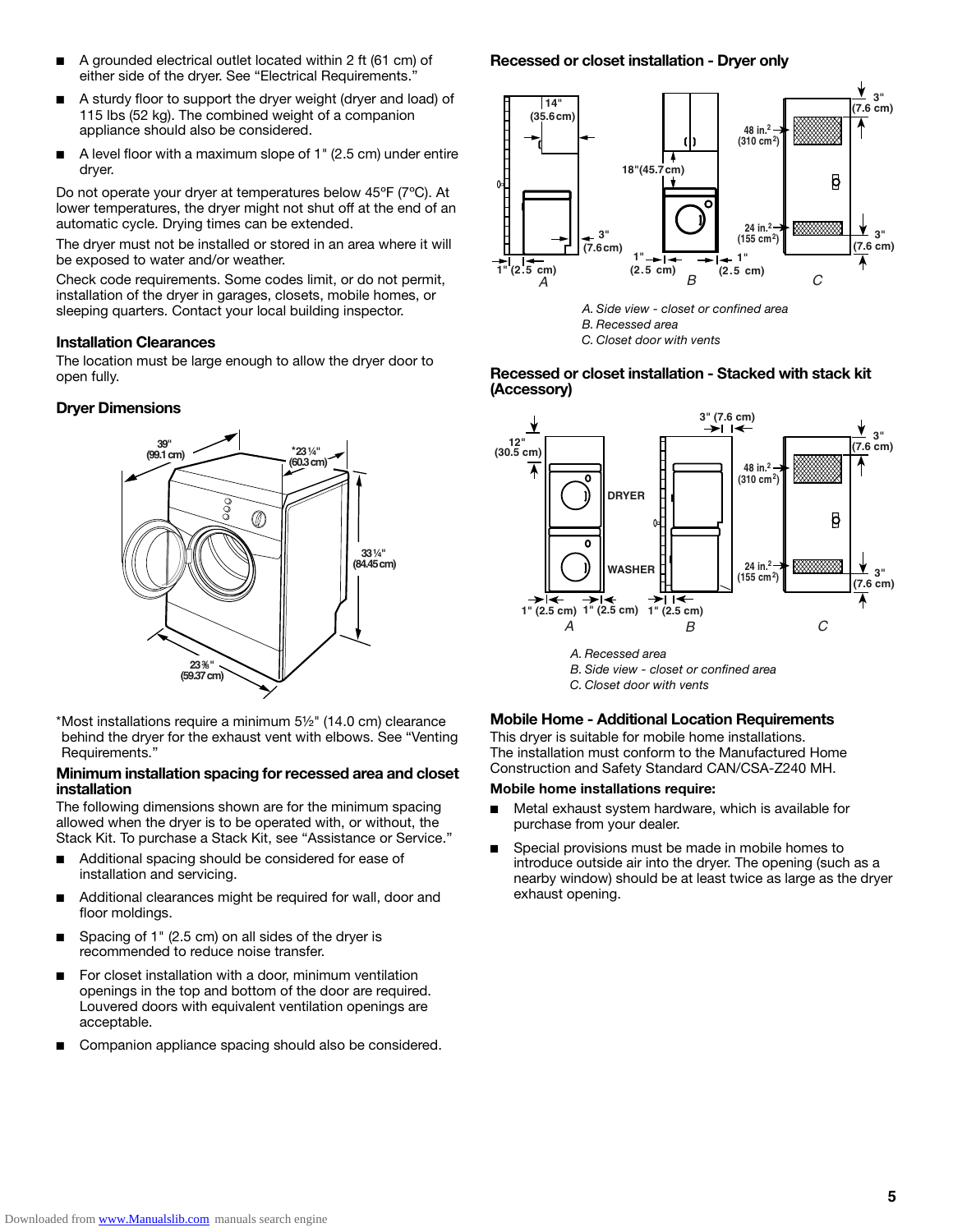**Electrical Requirements**



**Electrical Shock Hazard**

**Plug into a grounded 4 prong outlet.**

**Failure to do so can result in death or electrical shock.**

#### **It is your responsibility**

- To contact a qualified electrical installer.
- To be sure that the electrical connection is adequate and in conformance with the Canadian Electrical Code, C22.1-latest edition and all local codes. A copy of the above codes standard may be obtained from: Canadian Standards Association, 178 Rexdale Blvd., Toronto, ON M9W 1R3 CANADA.
- To supply the required 4 wire, single phase, 120/240 volt, 60 Hz., AC only electrical supply on a separate 30-amp circuit, fused on both sides of the line. A time-delay fuse or circuit breaker is recommended. Connect to an individual branch circuit.
- This dryer is equipped with a CSA International Certified Power Cord intended to be plugged into a standard 14-30R wall receptacle. The cord is 5 ft (1.52 m) in length. Be sure wall receptacle is within reach of dryer's final location.



*4-wire receptacle 14-30R*

If using a replacement power supply cord, it is recommended that you use Power Supply Cord Replacement Part Number 3393639. For further information, please reference the service numbers located in the "Assistance or Service" section of this manual.

### **GROUNDING INSTRUCTIONS**

For a grounded, cord-connected dryer:

This dryer must be grounded. In the event of malfunction or breakdown, grounding will reduce the risk of electric shock by providing a path of least resistance for electric current. This dryer is equipped with a cord having an equipment-grounding conductor and a grounding plug. The plug must be plugged into an appropriate outlet that is properly installed and grounded in accordance with all local codes and ordinances.

**WARNING:** Improper connection of the equipmentgrounding conductor can result in a risk of electric shock. Check with a qualified electrician or service representative or personnel if you are in doubt as to whether the dryer is properly grounded. Do not modify the plug provided with the dryer: if it will not fit the outlet, have a proper outlet installed by a qualified electrician.

### **SAVE THESE INSTRUCTIONS**

## **Venting Requirements**



**Failure to follow these instructions can result in death or fire.**

#### **WARNING:** To reduce the risk of fire, this dryer MUST BE EXHAUSTED OUTDOORS.

**IMPORTANT:** Observe all governing codes and ordinances. The dryer exhaust must not be connected into any gas vent, chimney, wall, ceiling, or a concealed space of a building.

#### **If using an existing vent system**

- Clean lint from the entire length of the system and make sure exhaust hood is not plugged with lint.
- Replace any plastic or metal foil vent with rigid or flexible heavy metal vent.
- Review Vent system chart. Modify existing vent system if necessary to achieve the best drying performance.

**6**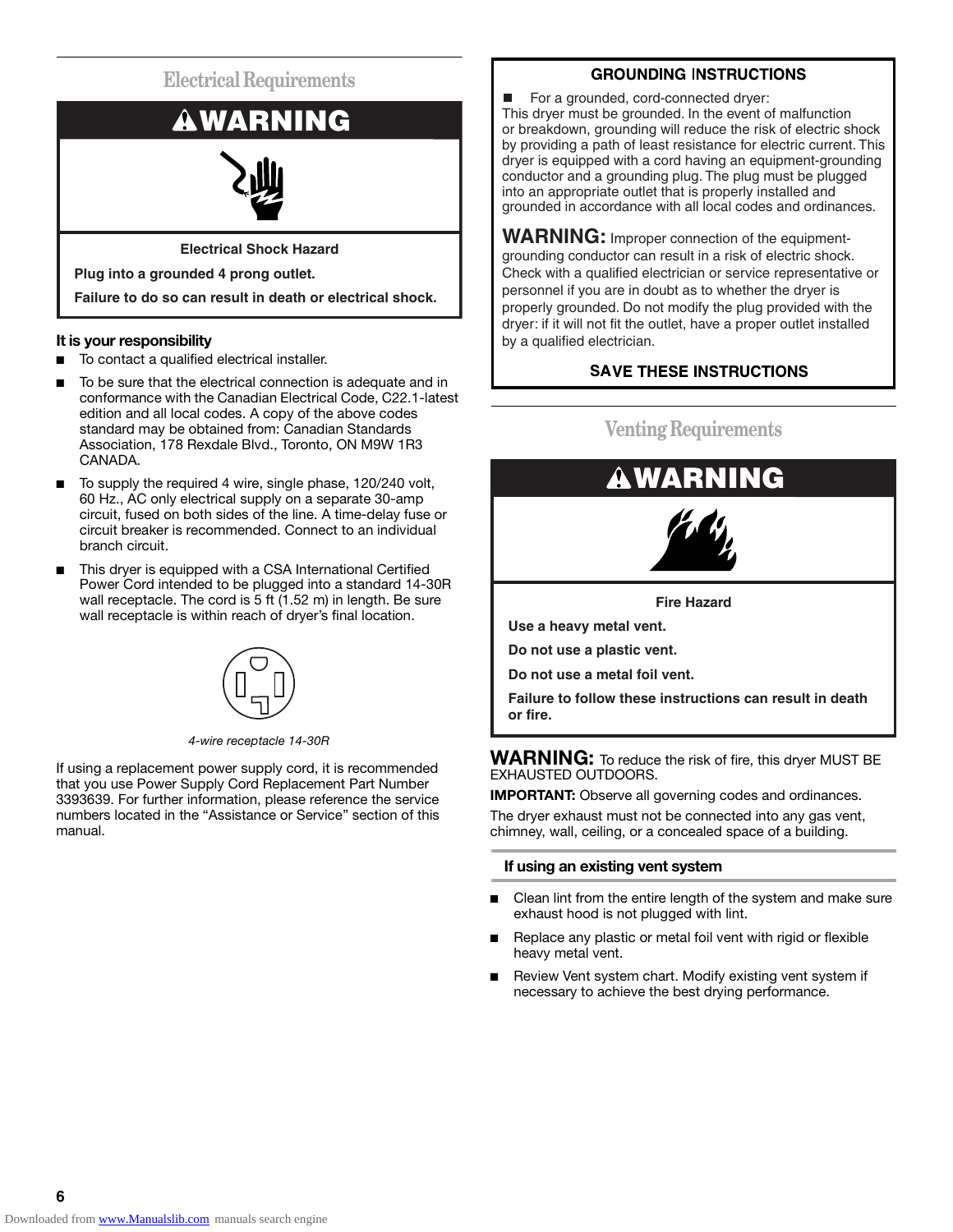#### **If this is a new vent system**

#### **Vent material**

- Use a heavy metal vent. Do not use plastic or metal foil vent.
- 4" (10.2 cm) heavy metal exhaust vent and clamps must be used.



*4" (10.2 cm) heavy metal exhaust vent*

#### **Rigid metal vent**

- For best drying performance, rigid metal vents are recommended.
- Rigid metal vent is recommended to avoid crushing and kinking.

#### **Flexible metal vent**

- Flexible metal vents are acceptable only if accessible for cleaning.
- Flexible metal vent must be fully extended and supported when the dryer is in its final position.
- Remove excess flexible metal vent to avoid sagging and kinking that may result in reduced airflow and poor performance.
- Do not install flexible metal vent in enclosed walls, ceilings or floors.

#### **Elbows**

45° elbows provide better airflow than 90° elbows.



#### **Clamps**

- Use clamps to seal all joints.
- Exhaust vent must not be connected or secured with screws or other fastening devices that extend into the interior of the duct. Do not use duct tape.



#### **Exhaust**

Recommended hood styles are shown here.



*A. Louvered hood style B. Box hood style*

The angled hood style (shown here) is acceptable.



- An exhaust hood should cap the vent to keep rodents and insects from entering the home.
- Exhaust hood must be at least 12" (30.5 cm) from the ground or any object that may be in the path of the exhaust (such as flowers, rocks or bushes, snow line, etc.).
- Do not use an exhaust hood with a magnetic latch.

**Improper venting can cause moisture and lint to collect indoors, which may result in:**

- $\blacksquare$ Moisture damage to woodwork, furniture, paint, wallpaper, carpets, etc.
- Housecleaning problems and health problems. П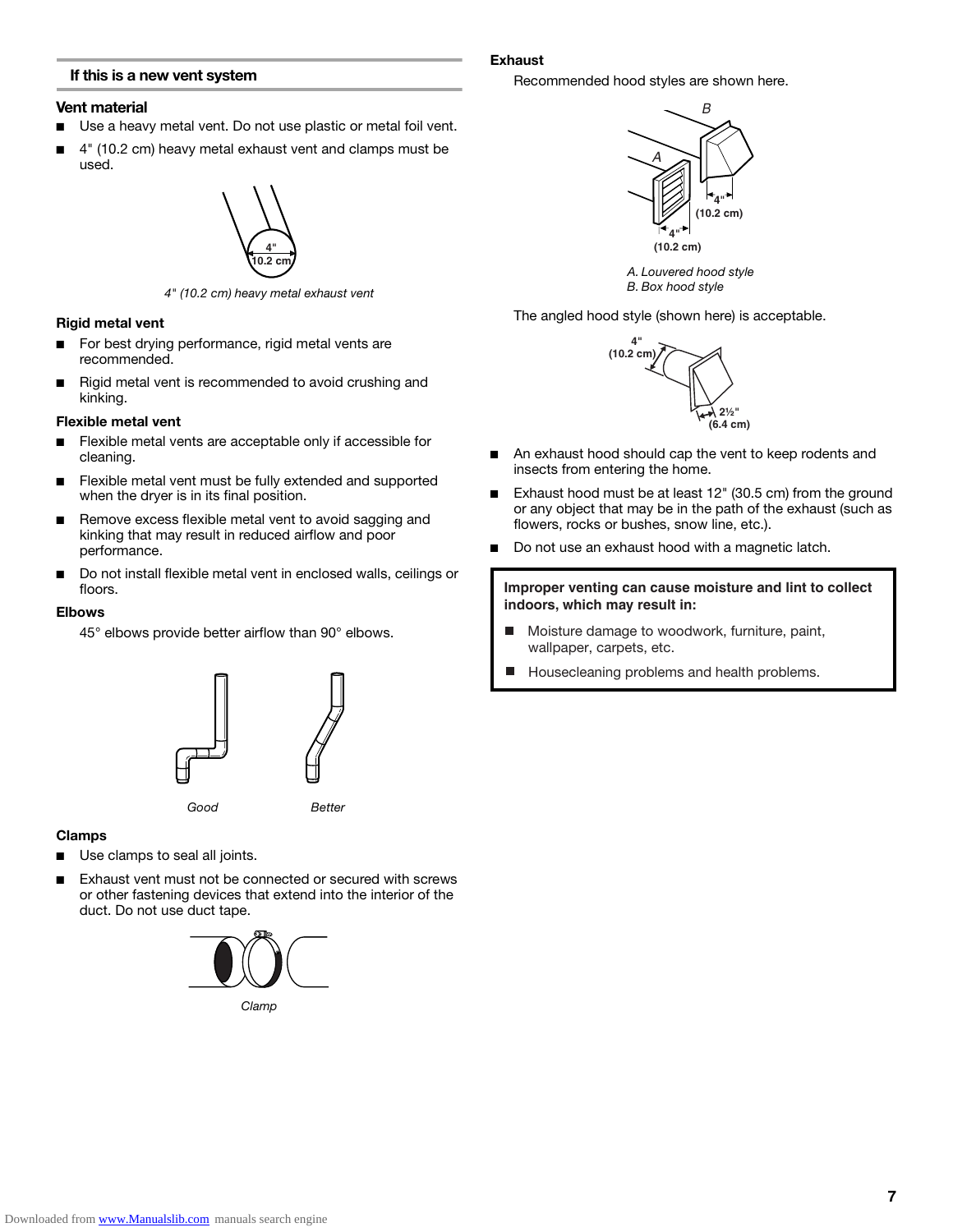# **INSTALLATION INSTRUCTIONS**



#### **Choose your exhaust installation type**

#### **Recommended exhaust installations**

Typical installations vent the dryer from the rear of the dryer.



*A. Exhaust hood B. Flexible metal vent or rigid metal vent C. Elbow*

#### **Alternate installations for close clearances**

Venting systems come in many varieties. Select the type best for your installation. A close-clearance installation is shown below. Refer to the manufacturer's instructions.



*Over-the-top installation (also available with one offset elbow)*

Over-the-top Installation Kit Part Number 4396028 for close clearance alternate installation is available for purchase. For ordering information see "Assistance or Service."

#### **Special provisions for mobile home installations**

The exhaust vent must be securely fastened to a noncombustible portion of the mobile home structure and must not terminate beneath the mobile home. Terminate the exhaust vent outside.



#### **Determine vent path**

- Select the route that will provide the straightest and most direct path outdoors.
- Plan the installation to use the fewest number of elbows and turns.
- When using elbows or making turns, allow as much room as possible.
- Bend vent gradually to avoid kinking.
- Use the fewest 90° turns possible.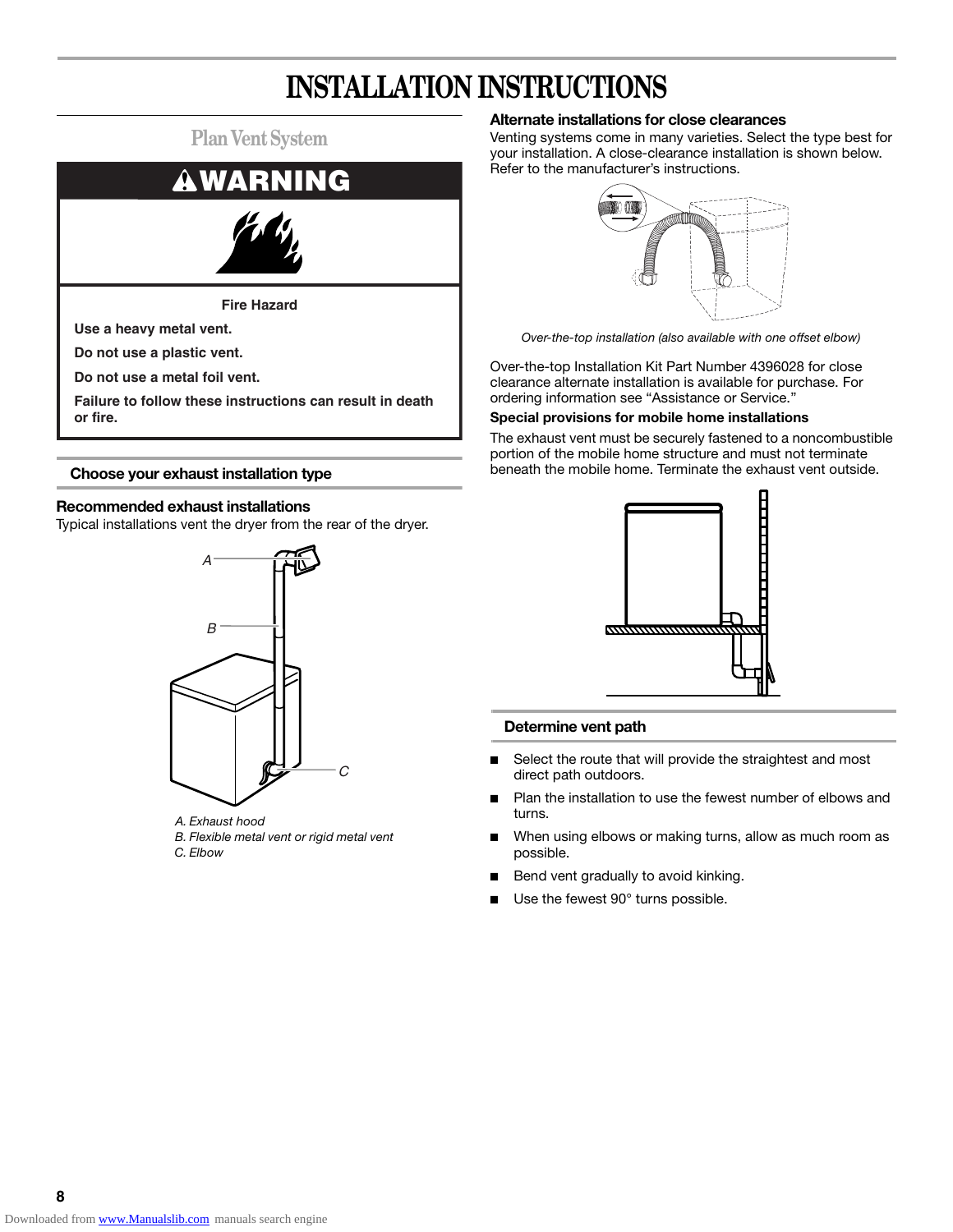#### **Determine vent length and elbows needed for best drying performance**

■ Use the Vent system chart below to determine type of vent material and hood combinations acceptable to use.

**NOTE:** Do not use vent runs longer than those specified in the Vent system chart. Exhaust systems longer than those specified will:

- Shorten the life of the dryer.
- Reduce performance, resulting in longer drying times and increased energy usage.

The Vent system chart provides venting requirements that will help to achieve the best drying performance.

#### **Vent system chart**

| Number of<br>90 <sup>°</sup> turns<br>or elbows | Type of vent          | <b>Box</b> or<br><b>louvered</b><br>hoods | Angled<br>hoods |
|-------------------------------------------------|-----------------------|-------------------------------------------|-----------------|
| ი                                               | <b>Rigid metal</b>    | 90 ft (27.4 m)                            | 80 ft (24.4 m)  |
|                                                 | <b>Flexible metal</b> | 64 ft (19.5 m)                            | 58 ft (17.7 m)  |
|                                                 | <b>Rigid metal</b>    | 80 ft (24.4 m)                            | 70 ft (21.3 m)  |
|                                                 | <b>Flexible metal</b> | 58 ft (17.7 m)                            | 52 ft (15.8 m)  |
| 2                                               | <b>Rigid metal</b>    | 70 ft (21.3 m)                            | 60 ft (18.3 m)  |
|                                                 | <b>Flexible metal</b> | 50 ft (15.2 m)                            | 42 ft (12.8 m)  |

### **Install Vent System**

- **1.** Install exhaust hood. Use caulking compound to seal exterior wall opening around exhaust hood.
- **2.** Connect vent to exhaust hood. Vent must fit inside exhaust hood. Secure vent to exhaust hood with 4" (10.2 cm) clamp.
- **3.** Run vent to dryer location. Use the straightest path possible. See "Determine vent path." Avoid 90º turns. Use clamps to seal all joints. Do not use duct tape, screws or other fastening devices that extend into the interior of the vent to secure vent.

## **Connect Vent**

# **WARNING**

**Excessive Weight Hazard**

**Use two or more people to move and install dryer.**

**Failure to do so can result in back or other injury.**

- **1.** To protect the floor, use a large, flat piece of cardboard from the dryer carton. Place cardboard under the entire bottom of the dryer.
- **2.** Slide the dryer on the cardboard until it is close to its final location. Leave enough room to connect the exhaust vent.

**3.** Using the coupling supplied with the dryer, connect the exhaust vent to the coupling and secure with a 4" (10.2 cm) vent clamp. See Illustration below.



*B. Vent clamp C. Vent coupler D. Vent clamp E. Rigid or flexible metal vent*

If connecting to existing vent, make sure the vent is clean.

**4.** Turn the coupling and exhaust vent assembly counterclockwise in the exhaust hole on the back of the dryer.



- **5.** Make sure the exhaust vent is placed inside the exhaust hood and then secured to the exhaust hood with a 4" (10.2 cm) vent clamp.
- **6.** Move dryer into its final location. Do not crush or kink vent.

### **Level Dryer**

Check the levelness of the dryer. Check levelness first side to side, then front to back.



If the dryer is not level, prop up the dryer using a wood block. Use a wrench to adjust the legs up or down and check again for levelness.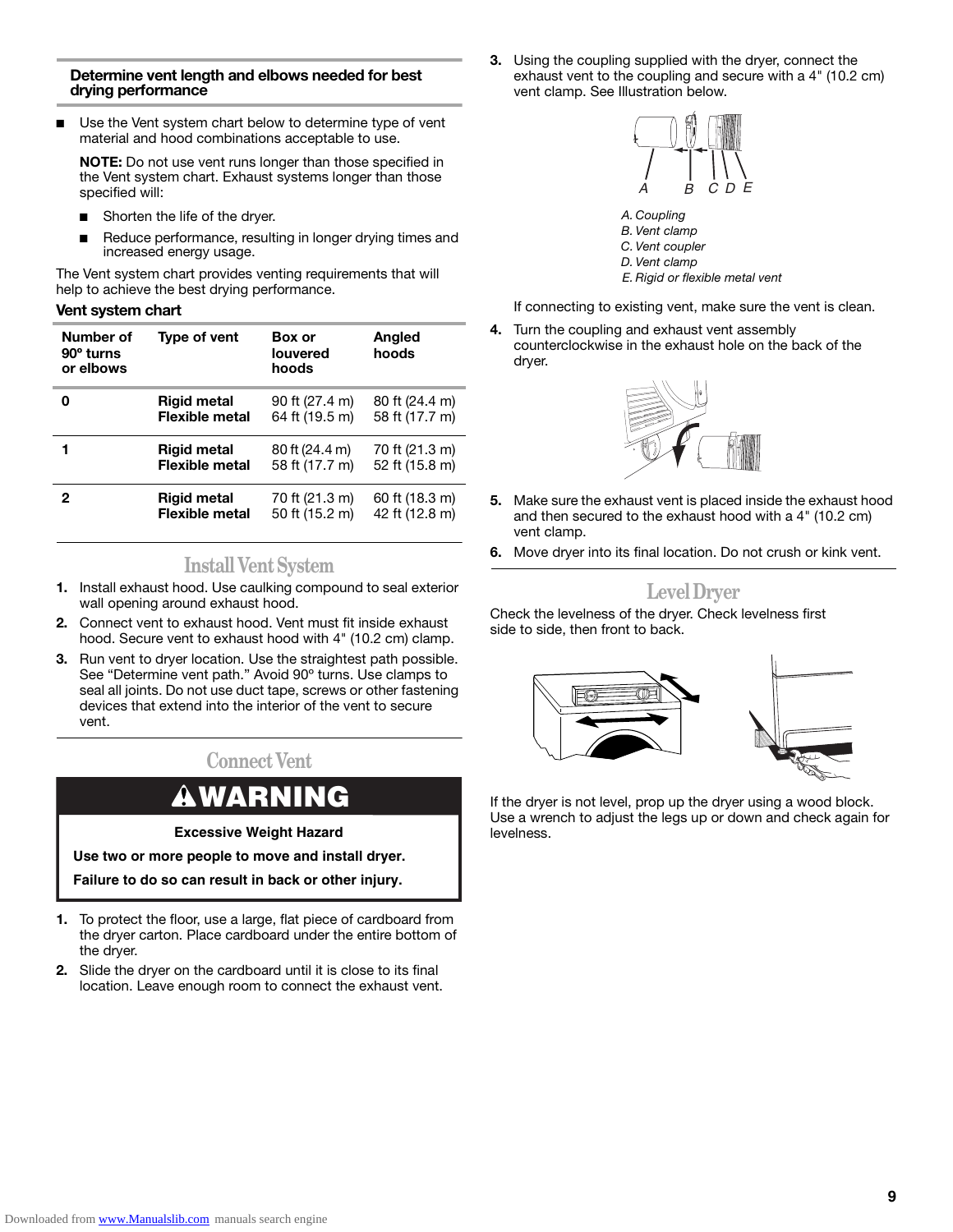## **Complete Installation**

- **1.** Check that all parts are now installed. If there is an extra part, go back through the steps to see which step was skipped.
- **2.** Check that you have all of your tools.
- **3.** Dispose of/recycle all packaging materials.
- **4.** Check the dryer's final location. Be sure the vent is not crushed or kinked.
- **5.** Check that the dryer is level. See "Level Dryer."



- **6.** Plug into a grounded 4 prong outlet.
- **7.** Remove the clear protective film on the front edge and any tape remaining on the dryer.
- **8.** Read "Dryer Use."
- **9.** Wipe the dryer drum interior thoroughly with a damp cloth to remove any dust.
- **10.** Set the dryer on a full heat cycle (not an air cycle) for 20 minutes and start the dryer.

#### **If the dryer will not start, check the following:**

- Controls are set in a running or "On" position.
- Start button has been pushed firmly.
- Dryer is plugged into a grounded outlet.
- Electrical supply is connected.
- Household fuse is intact and tight, or circuit breaker has not tripped.
- Dryer door is closed.
- **11.** When the dryer has been running for 5 minutes, open the dryer door and feel for heat. If you feel heat, cancel cycle and close the door.

#### **If you do not feel heat, turn off the dryer and check the following:**

■ There may be 2 household fuses or circuit breakers for the dryer. Check to make sure both fuses are intact and tight, or that both circuit breakers have not tripped. If there is still no heat, contact a qualified technician.

**NOTE:** You may notice a burning odor when the dryer is first heated. This odor is common when the heating element is first used. The odor will go away.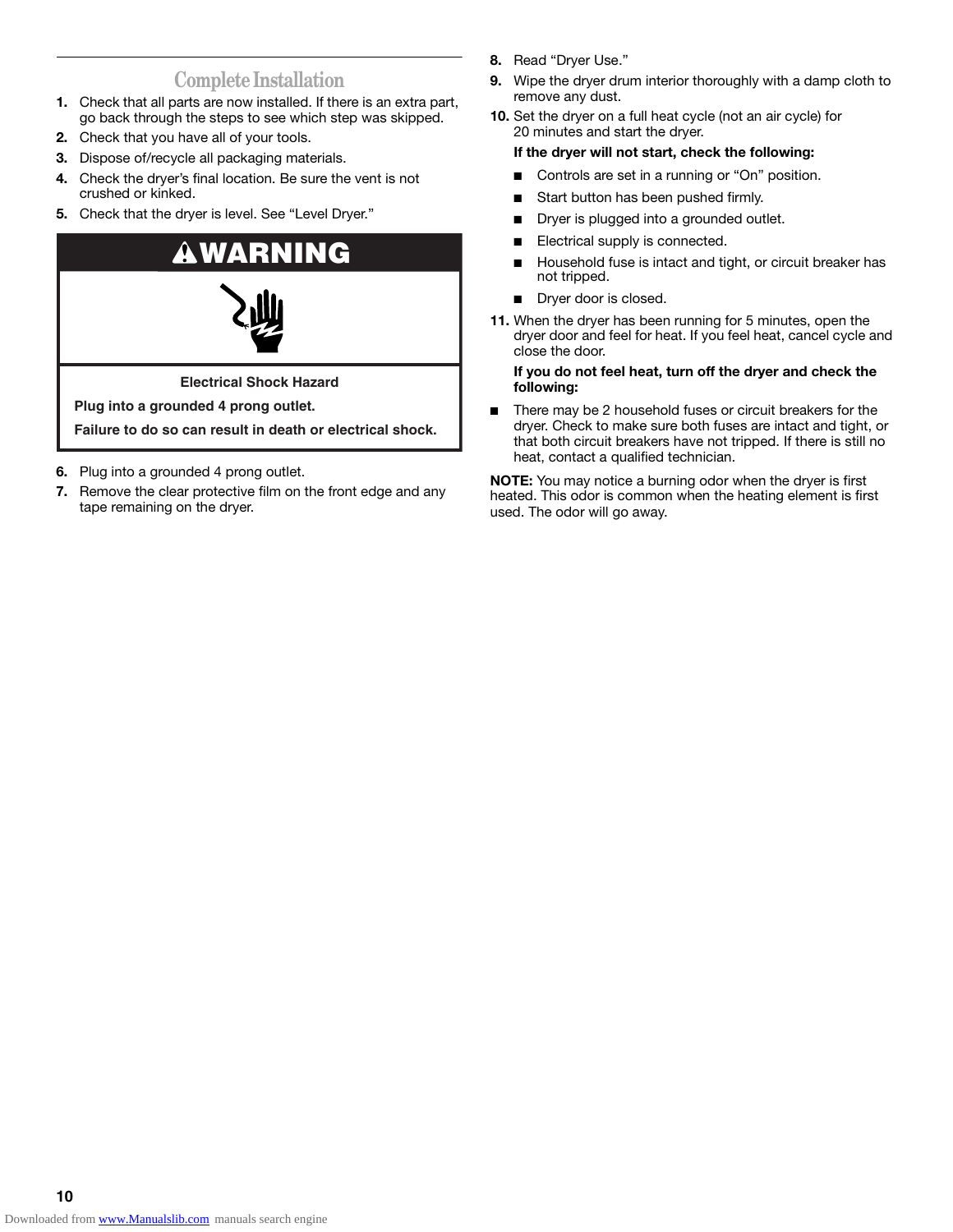# **DRYER USE**



## **Starting Your Dryer**



**Keep flammable materials and vapors, such as gasoline, away from dryer.**

**Do not dry anything that has ever had anything flammable on it (even after washing).**

**Failure to follow these instructions can result in death, explosion, or fire.**

# **WARNING**



**Fire Hazard**

**No washer can completely remove oil.**

**Do not dry anything that has ever had any type of oil on it (including cooking oils).**

**Do not dry items containing foam, rubber, or plastic in this dryer.**

**Doing so can result in death or fire.**

**WARNING:** To reduce the risk of fire, electric shock, or injury to persons, read the IMPORTANT SAFETY INSTRUCTIONS before operating this appliance.

Before using your dryer, wipe the dryer drum with a damp cloth to remove dust from storing and shipping.

**IMPORTANT:** For best performance, do not use fabric softener sheets in this dryer. You may use liquid fabric softener in the washer.

- **1.** Clean the lint screen before each load. See "Cleaning the Lint Screen."
- **2.** Load clothes loosely into the dryer and close the door. Do not pack the dryer. Allow space for clothes to tumble freely.
- **3.** Press the POWER button to turn the dryer on. The indicator light will glow to indicate that the power is on.
- **4.** Press the TEMPERATURE button to select the recommended temperature setting for the type of load being dried. See "Temperature Control."
- **5.** Turn the cycle knob to the recommended setting for the type of load being dried. See "Drying, Cycle and Temperature Tips."
- **6.** After a short beep sounds, press the START button.

## **Stopping and Restarting**

**To stop your dryer at any time** Turn the cycle knob to the STOP position or open the door.

## **To restart the dryer**

- **1.** Close the door.
- **2.** Select a new cycle and temperature (if desired).
- **3.** After the beep sounds, press the START button.

## **Changing Cycles and Temperatures**

### **To change the cycle or temperature after pressing START**

- **1.** Open the dryer door.
- **2.** Press the TEMPERATURE button to change the temperature (if desired).
- **3.** Turn the cycle knob to the new desired position.
- **4.** After the beep sounds, press the START button.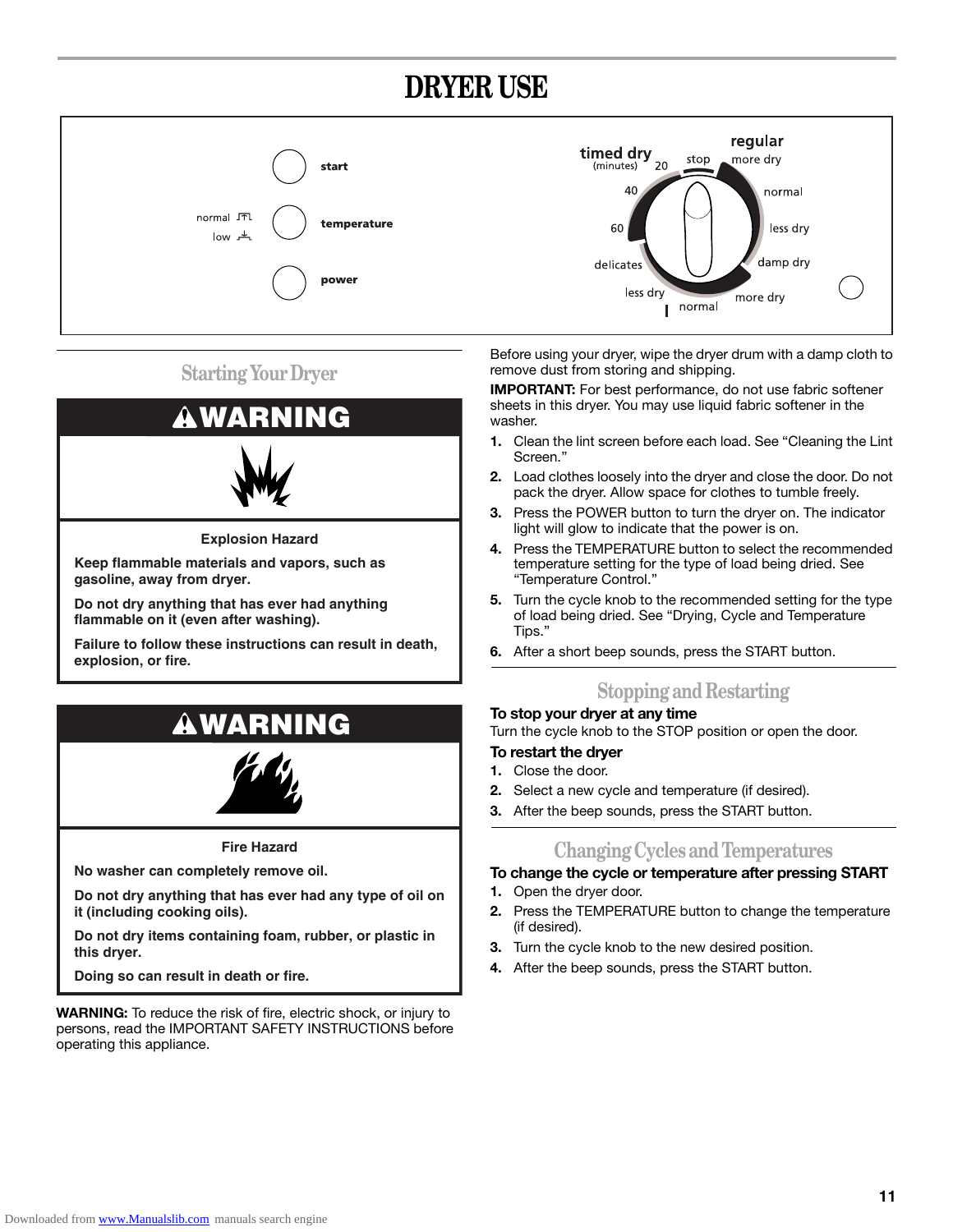### **Controls**

The control panel is simple to understand and easy to operate. The illustrations below define the knobs and buttons, and the paragraphs define the purpose of each.

#### **Power**

This button switches the power to the machine on and off. The indicator light will glow to indicate the power is on.



#### **Indicator Light**

This light indicates when the power is on or if a cycle has started.



#### **Temperature**

The Temperature Control button lets you select between a normal and low drying temperature.

**NOTE:** Always refer to the care label on the garment to determine whether it can be tumble dried.

#### **Normal**

The Normal temperature setting is for sturdy fabrics, such as cotton, linen and denim. If the Temperature Control button is not pressed in, the temperature setting is Normal.

#### **Low**

The Low setting is for synthetics, such as cotton/polyester blend, rayon, acetate, washable silk or nylon. If the Temperature Control button is pressed in, the temperature setting is Low.



temperature

#### **Cycle Knob**

Turn this knob to the recommended setting. Indicator light will flash to indicate a cycle has been selected. See "Drying, Cycle and Temperature Tips."



#### **Stop Position**

Turn the cycle knob to the Stop position at any time.

#### **Start Button**

After you have selected a cycle and temperature, press this button to start the cycle. Indicator light will glow to indicate the cycle has started.

|  | star |
|--|------|
|--|------|

### **Drying, Cycle and Temperature Tips**

Select the correct cycle and temperature for your load.

Your dryer tumbles the load without heat during the last few minutes of all cycles to make the load easier to handle and to reduce wrinkling. After the cool-down cycle ends, the light flashes, and an end-of-cycle signal sounds to indicate the cycle is complete.

#### **Drying tips**

- Follow care label directions when they are available.
- Remove the load from the dryer as soon as tumbling stops to reduce wrinkling. This is especially important for permanent press, knits and synthetic fabrics.
- Avoid drying heavy work clothes with lighter fabrics. This could cause overdrying of lighter fabrics, leading to increased shrinkage or wrinkling.

#### **Cycle and temperature tips**

- Dry most loads using an automatic cycle.
- Line dry bonded or laminated fabrics.

**NOTE:** If you have questions about drying temperatures for various loads, refer to the care label directions.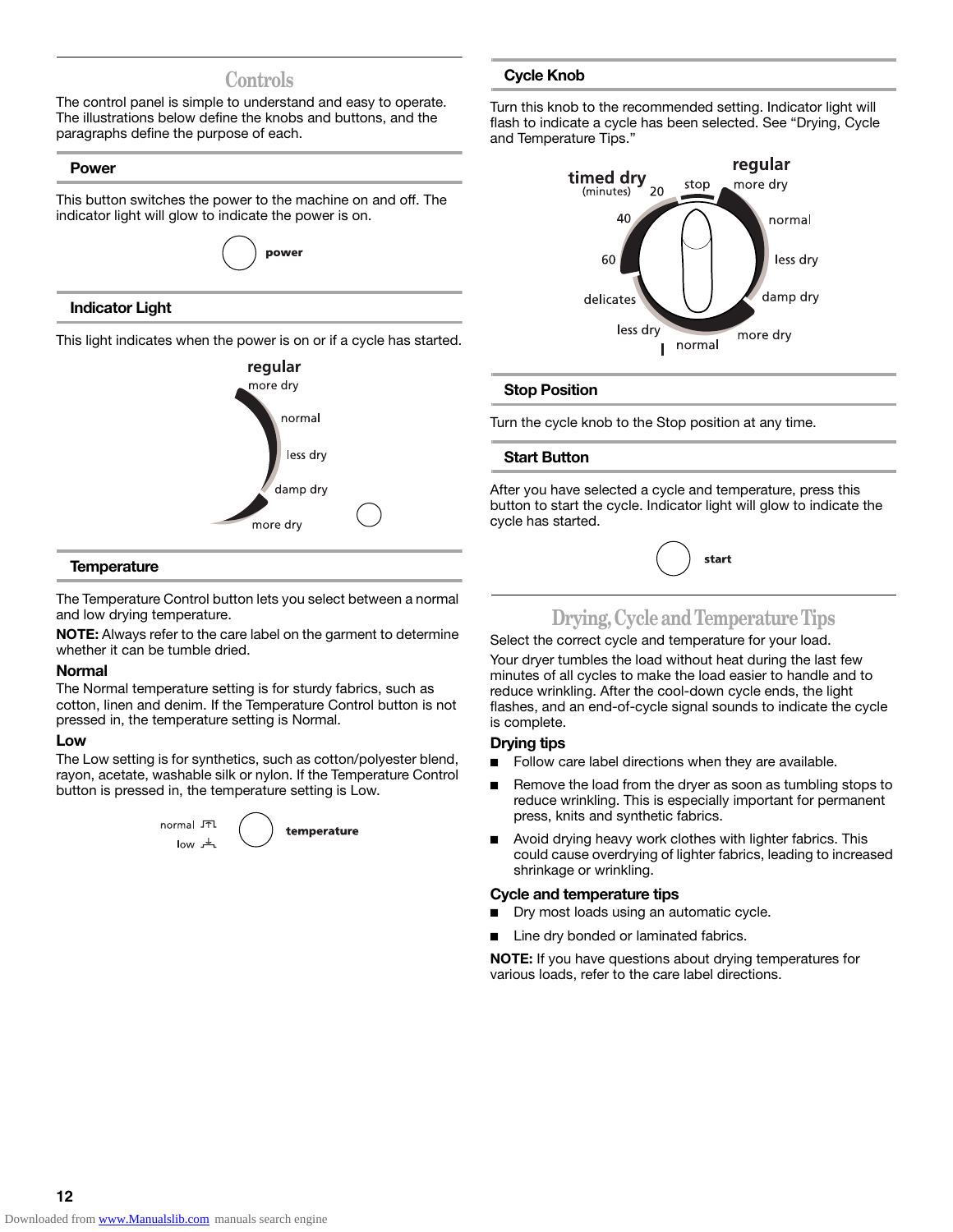## **Cycles**

#### **Automatic Cycles**

When you are using the Auto Moisture Sensing Cycle, two metal strips (sensors) located on the dryer baffles determine the dryness of the load. The metal strips help detect the amount of moisture left in the clothes as they pass. When there is moisture left in the clothes, the machine will continue to run. As clothes begin to dry, the amount of water left in the clothes decreases, and the timer advances through the remainder of the cycle. When the selected dryness level is reached, the dryer goes into a cool down period of up to 15 minutes.

Automatic cycles may be used for most loads. Automatic cycles give the best drying results in the shortest time. Drying time varies according to the type of fabric, size of the load and dryness setting.

After drying a load, check the dryness.

- If the load is drier than you like, select a setting closer to Less Dry the next time you dry a similar load.
- If a load is not as dry as you like, complete drying using a Timed cycle. Select a setting closer to More Dry the next time you dry a similar load.

See following table for recommended cycles and temperature settings.

| <b>Fabric Type</b>                                | Cycle            | Temperature<br>Setting |
|---------------------------------------------------|------------------|------------------------|
| <b>REGULAR</b>                                    |                  |                        |
| Heavy cottons and denims                          | More Dry         | Normal                 |
| Cottons and linens                                | Normal           | Normal                 |
| <b>SYNTHETICS</b>                                 |                  |                        |
| White and colorfast<br>permanent press            | Normal           | l ow                   |
| White and colorfast items<br>that require ironing | Less Drv         | Low                    |
| Polyester/acrylic blends,<br>rayon, acetate       | <b>Delicates</b> | l ow                   |
| Washable silk and nylon                           | <b>Delicates</b> | l ow                   |

#### **Timed Dry**

Use this cycle to get up to 60 minutes of heated drying time or to complete drying if items are still damp after the automatic cycle. Timed Dry is also useful for:

- Heavyweight items and work clothes that require a long drying time.
- Lightweight items, such as lingerie, blouses and knits that require a short drying time.

See following table for recommended cycles and temperature settings.

| <b>Fabric Type</b>                                | Time<br>(minutes) | <b>Temperature</b><br><b>Setting</b> |
|---------------------------------------------------|-------------------|--------------------------------------|
| Heavy cottons and denims                          | 60                | Normal                               |
| Cottons and linens                                | 40                | Normal                               |
| White and colorfast<br>permanent press            | 40                | l ow                                 |
| White and colorfast items<br>that require ironing | 40                | l ow                                 |
| Polyester/acrylic blends,<br>rayon, acetate       | 40                | l ow                                 |
| Washable silk and nylon                           | 40                | l ow                                 |

#### **End of Cycle Signal**

The dryer sounds a signal to let you know when the cycle is complete. The signal is not adjustable and cannot be turned off. The signal is helpful when you are drying permanent press, synthetics, and other items that should be removed promptly at the end of the cycle.

#### **Anti-Wrinkle**

Anti-Wrinkle helps avoid wrinkles that form when clothes are not removed promptly at the end of a cycle. Anti-Wrinkle tumbles the load every minute until the cycle knob is set to the Stop position or the dryer door is opened.

During Anti-Wrinkle, the End of Cycle Signal will sound until the cycle knob is set to the Stop position or the dryer door is opened.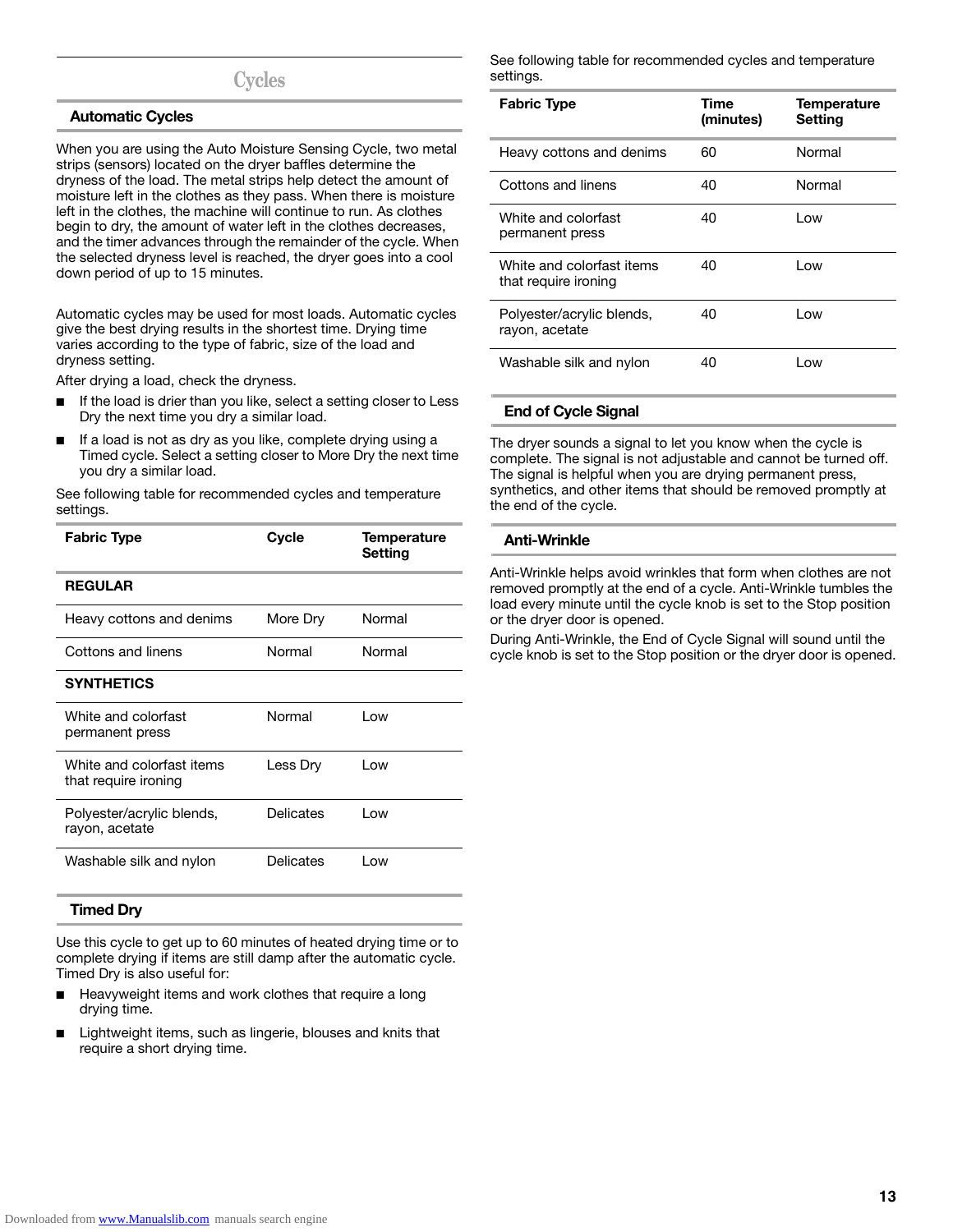# **DRYER CARE**

## **Cleaning the Dryer Location**

Keep dryer area clear and free from items that would obstruct the flow of combustion and ventilation air.



**Keep flammable materials and vapors, such as gasoline, away from dryer.**

**Place dryer at least 18 inches (46 cm) above the floor for a garage installation.**

**Failure to do so can result in death, explosion, or fire.**

## **Cleaning the Lint Screen**

### **Every load cleaning**

The lint screen is located in the door opening of the dryer. Clean the lint screen before each load. A screen blocked by lint can increase drying time.

#### **To clean**

**1.** Open the door and pull the lint screen straight up.





- **2.** Open lint screen.
- **3.** Roll lint off the screen with your fingers. Do not rinse or wash screen to remove lint. Wet lint is hard to remove.
- **4.** Close lint screen. Push the lint screen firmly back into place and close the door.

#### **IMPORTANT:**

■ Do not run the dryer with the lint screen loose, damaged, blocked, or missing. Doing so can cause overheating and damage to both the dryer and fabrics.

#### **As needed cleaning**

Laundry detergent and fabric softener residue can build up on the lint screen. This buildup can cause longer drying times for your clothes, or cause the dryer to stop before your load is completely dry. The screen is probably clogged if lint falls off the screen.

Clean the lint screen with a nylon brush every 6 months, or more frequently if it becomes clogged due to a residue buildup.

#### **To wash**

- **1.** Roll lint off the screen with your fingers.
- **2.** Wet both sides of the lint screen with hot water.
- **3.** Wet a nylon brush with hot water and liquid detergent. Scrub lint screen with the brush to remove residue buildup.



- **4.** Rinse with hot water.
- **5.** Thoroughly dry lint screen with a clean towel. Replace in dryer.

## **Cleaning the Dryer Interior**

#### **To clean dryer drum**

- **1.** Make a paste with powdered laundry detergent and very warm water.
- **2.** Apply paste to a soft cloth.

#### **OR**

Apply a liquid, nonflammable household cleaner to the stained area and rub with a soft cloth until all excess dye is removed.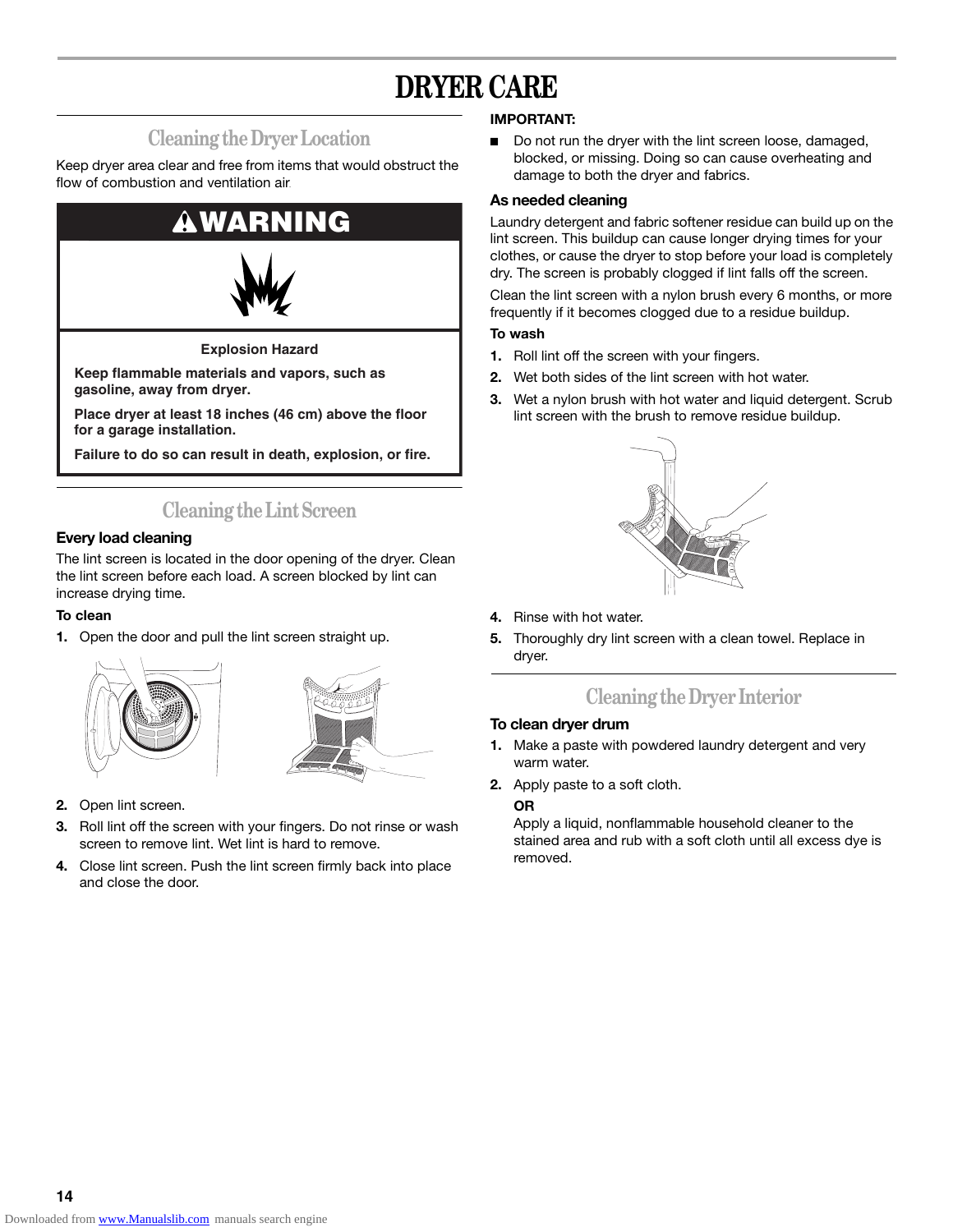- **3.** Wipe drum thoroughly with a damp cloth.
- **4.** Tumble a load of clean cloths or towels to dry drum.

**NOTE:** Garments which contain unstable dyes, such as denim blue jeans or brightly colored cotton items, may discolor the dryer interior. These stains are not harmful to your dryer and will not stain future loads of clothes. Dry unstable dye items insideout to avoid dye transfer.

## **Cleaning the Control Panel**

To clean the control panel, use only a warm, damp cloth.

**NOTE:** Do not use abrasive cleaners or scouring pads on the outer surfaces because they will scratch the finish and could remove the writing on the control panel.

Some paper towels may also scratch the finish.

### **Removing Accumulated Lint**

#### **From Inside the Dryer Cabinet**

Lint should be removed every 2 years, or more often, depending on dryer usage. Cleaning should be done by a qualified person.

### **From the Exhaust Vent**

Lint should be removed every 2 years, or more often, depending on dryer usage.

## **Vacation and Moving Care**

#### **Vacation care**

Operate your dryer only when you are at home. If you will be on vacation or not using your dryer for an extended period of time, you should:

- **1.** Unplug dryer or disconnect power.
- **2.** Clean lint screen. See "Cleaning the Lint Screen."

#### **Moving care**

- **1.** Unplug the power supply cord.
- **2.** Make sure leveling legs are secure in dryer base.
- **3.** Use masking tape to secure dryer door.

# **TROUBLESHOOTING**

#### **First try the solutions suggested here and possibly avoid the cost of a service call...**

## **Dryer Operation**

#### **Dryer will not run**

Has a household fuse blown, or has a circuit breaker **tripped?**

There may be 2 fuses or circuit breakers for the dryer. Check to make sure both fuses are intact and tight, or that both circuit breakers have not tripped. Replace the fuse or reset the circuit breaker. If the problem continues, call an electrician.

- Is the correct power supply available? Electric dryers require 240 volt power supply. Check with a qualified electrician.
- Was a regular fuse used? Use a time-delay fuse.
- Is the dryer door firmly closed?
- Was the Start button firmly pressed?
- Is the motor running but the drum isn't turning? The belt may be broken. Call for service.
- **Is the indicator light glowing?** Press the POWER button. If the indicator light does not glow, call for service.

#### **No heat**

Has a household fuse blown, or has a circuit breaker **tripped?**

Electric dryers use 2 household fuses or circuit breakers. The drum may be turning, but you may not have heat. Replace the fuse or reset the circuit breaker. If the problem continues, call an electrician.

#### **Unusual sounds**

- **Has the dryer had a period of non-use?**  If the dryer hasn't been used for a while, there may be a thumping sound during the first few minutes of operation.
- Is a coin, button, or paper clip caught between the drum **and front or rear of the dryer?** Check the front and rear edges of the drum for small objects. Clean out pockets before laundering.
- Are the four legs installed, and is the dryer level front to **back and side to side?** The dryer may vibrate if not properly installed. See the "Installation Instructions."
- Is the clothing knotted or balled up? When balled up, the load will bounce, causing the dryer to vibrate. Separate the load items and restart the dryer.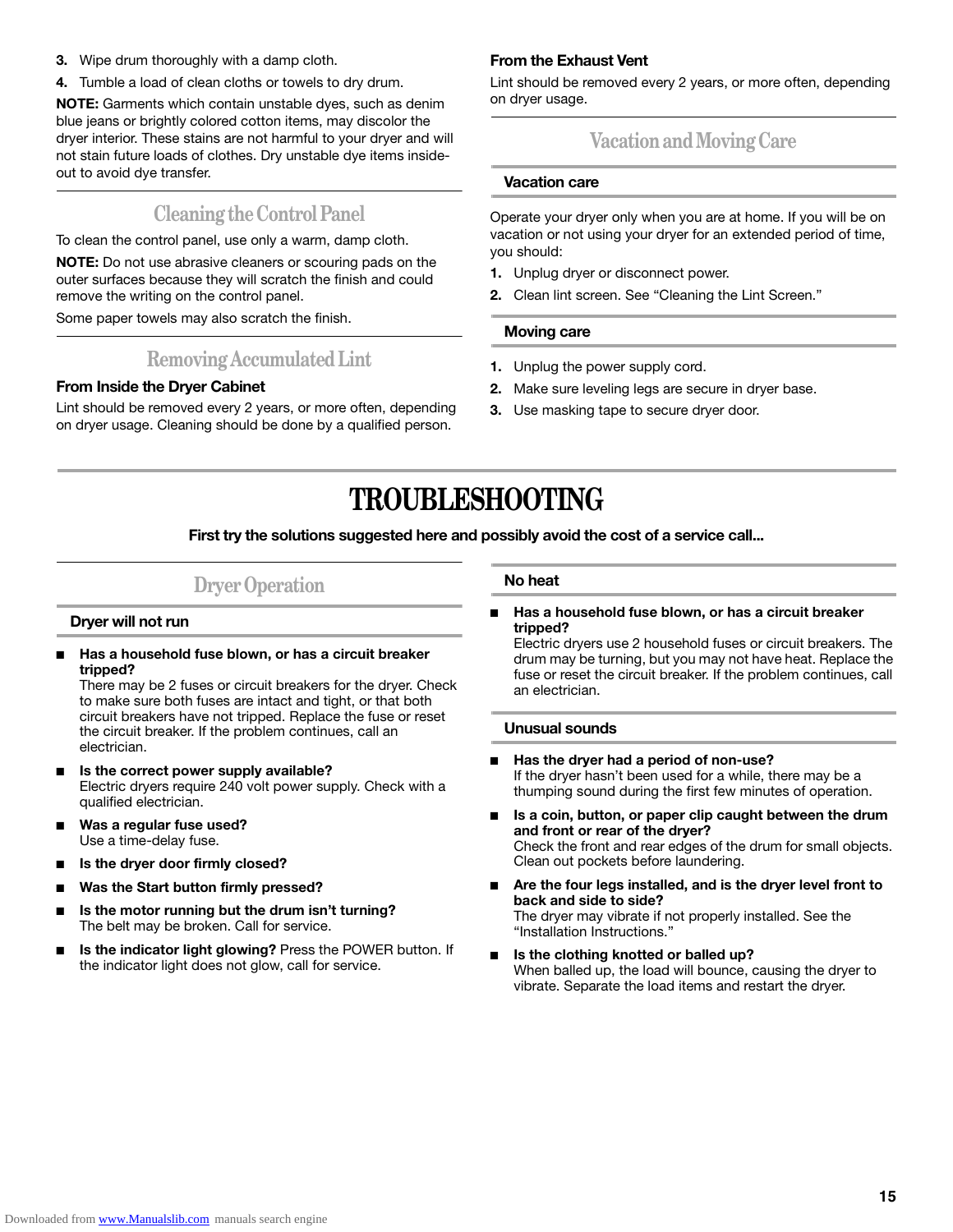## **Dryer Results**

#### **Clothes are not drying satisfactorily, drying times are too long, or load is too hot**

**NOTE:** The compact dryer operates at a lower wattage. Expect longer drying times.

**Is the lint screen clogged with lint?** Lint screen should be cleaned before each load.

# **WARNING**



**Fire Hazard**

**Use a heavy metal vent.**

**Do not use a plastic vent.**

**Do not use a metal foil vent.**

**Failure to follow these instructions can result in death or fire.**

Is the exhaust vent or outside exhaust hood clogged with **lint, restricting air movement?** 

Run the dryer for 5-10 minutes. Hold your hand under the outside exhaust hood to check air movement. If you do not feel air movement, clean exhaust system of lint or replace exhaust vent with heavy metal or flexible metal vent. See the "Installation Instructions."

- **Is the exhaust vent the correct length?** Check that the exhaust vent is not too long or has too many turns. Long venting will increase drying times. See the "Installation Instructions."
- **Is the exhaust vent diameter the correct size?** Use 4" (10.2 cm) diameter vent material.





#### **Explosion Hazard**

**Keep flammable materials and vapors, such as gasoline, away from dryer.**

**Place dryer at least 18 inches (46 cm) above the floor for a garage installation.**

**Failure to do so can result in death, explosion, or fire.**

■ **Is the dryer located in a room with temperature below 45ºF (7ºC)?**

Proper operation of dryer cycles requires temperatures above 45ºF (7ºC).

- Is the dryer located in a closet? Closet doors must have ventilation openings at the top and bottom of the door. The rear of the dryer requires a minimum of 5½" (14 cm) of airspace, and 1" (2.5 cm) is recommended for the sides and front of the dryer. See the "Installation Instructions."
- Is the load too large and heavy to dry quickly? Separate the load to tumble freely.

#### **Cycle time too short**

# **WARNING**

#### **Excessive Weight Hazard**

**Use two or more people to move and install dryer.**

**Failure to do so can result in back or other injury.**

■ **Is the automatic cycle ending early?** 

The load may not be contacting the sensor strips. Level the dryer.

Change the dryness level setting on Automatic Cycles. Increasing or decreasing the dryness level will change the amount of drying time in a cycle.

#### **Lint on load**

**Is the lint screen clogged?** Lint screen should be cleaned before each load.

#### **Stains on load or drum**

■ Drum stains are caused by dyes in clothing (usually blue jeans). This will not transfer to other clothing.

#### **Loads are wrinkled**

- Was the load removed from dryer at the end of the cycle?
- Was the dryer overloaded? Dry smaller loads that can tumble freely.

#### **Odors**

- Have you recently been painting, staining or varnishing in **the area where your dryer is located?** If so, ventilate the area. When the odors or fumes are gone from the area, rewash and dry the clothing.
- Is the dryer being used for the first time? The new electric heating element may have an odor. The odor will be gone after the first cycle.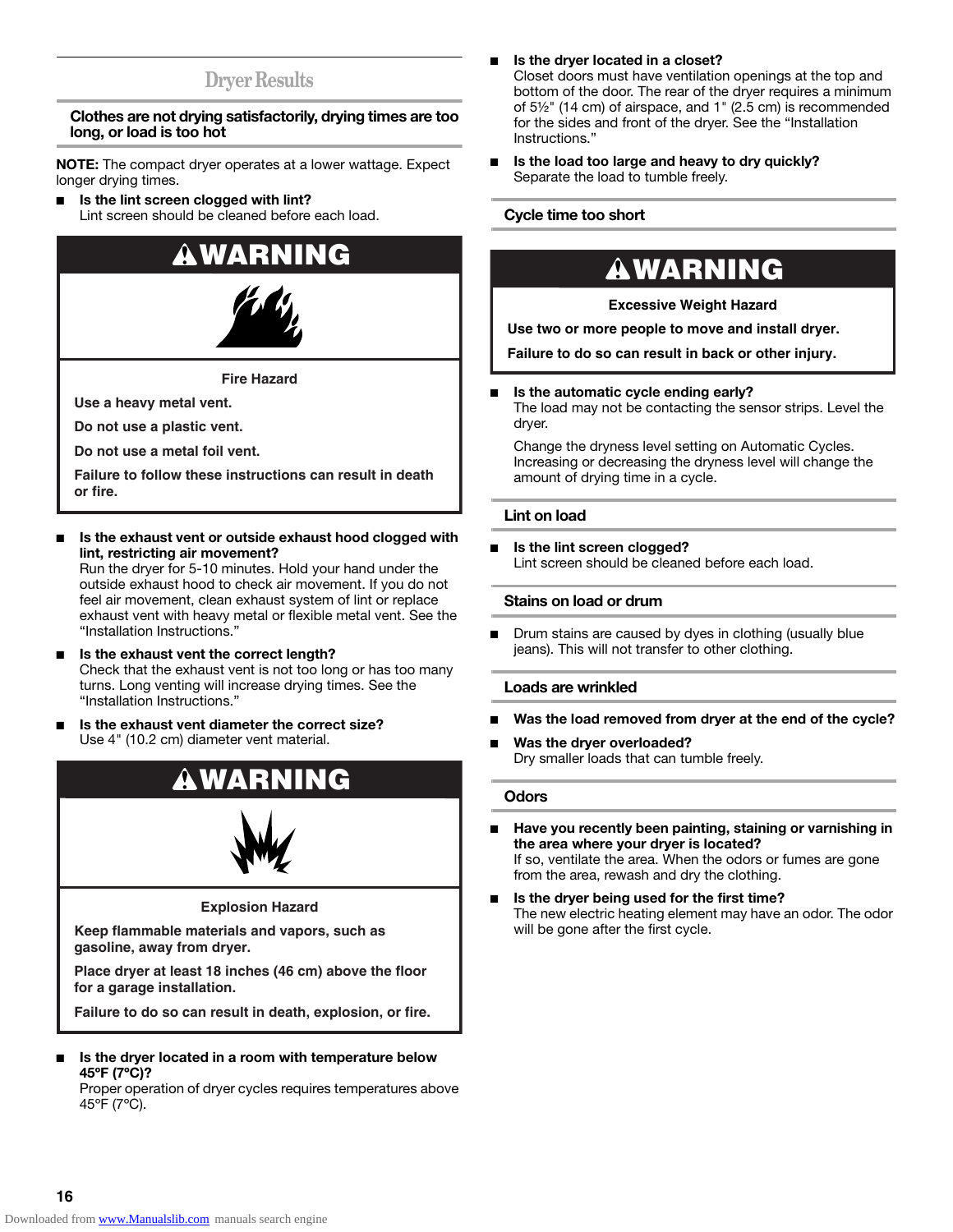# **ASSISTANCE OR SERVICE**

Before calling for assistance or service, please check "Troubleshooting." It may save you the cost of a service call. If you still need help, follow the instructions below.

When calling, please know the purchase date and the complete model and serial number of your appliance. This information will help us to better respond to your request.

#### **If you need replacement parts**

If you need to order replacement parts, we recommend that you only use factory specified parts. These parts will fit right and work right because they are made with the same precision used to build every new INGLIS® appliance.

To locate factory specified parts in your area, call **1-800-807-6777**, or your nearest designated service center.

#### **Our consultants provide assistance with:**

- Features and specifications on our full line of appliances.
- Use and maintenance procedures.
- Accessory and repair parts sales.
- Referrals to local dealers, repair parts distributors, and service companies. Whirlpool Canada LP designated service technicians are trained to fulfill the product warranty and provide after-warranty service anywhere in Canada.

#### **For further assistance**

If you need further assistance, you can write to Whirlpool Canada LP with any questions or concerns at:

Customer Interaction Centre Whirlpool Canada LP 1901 Minnesota Court Mississauga, Ontario L5N 3A7

Please include a daytime phone number in your correspondence.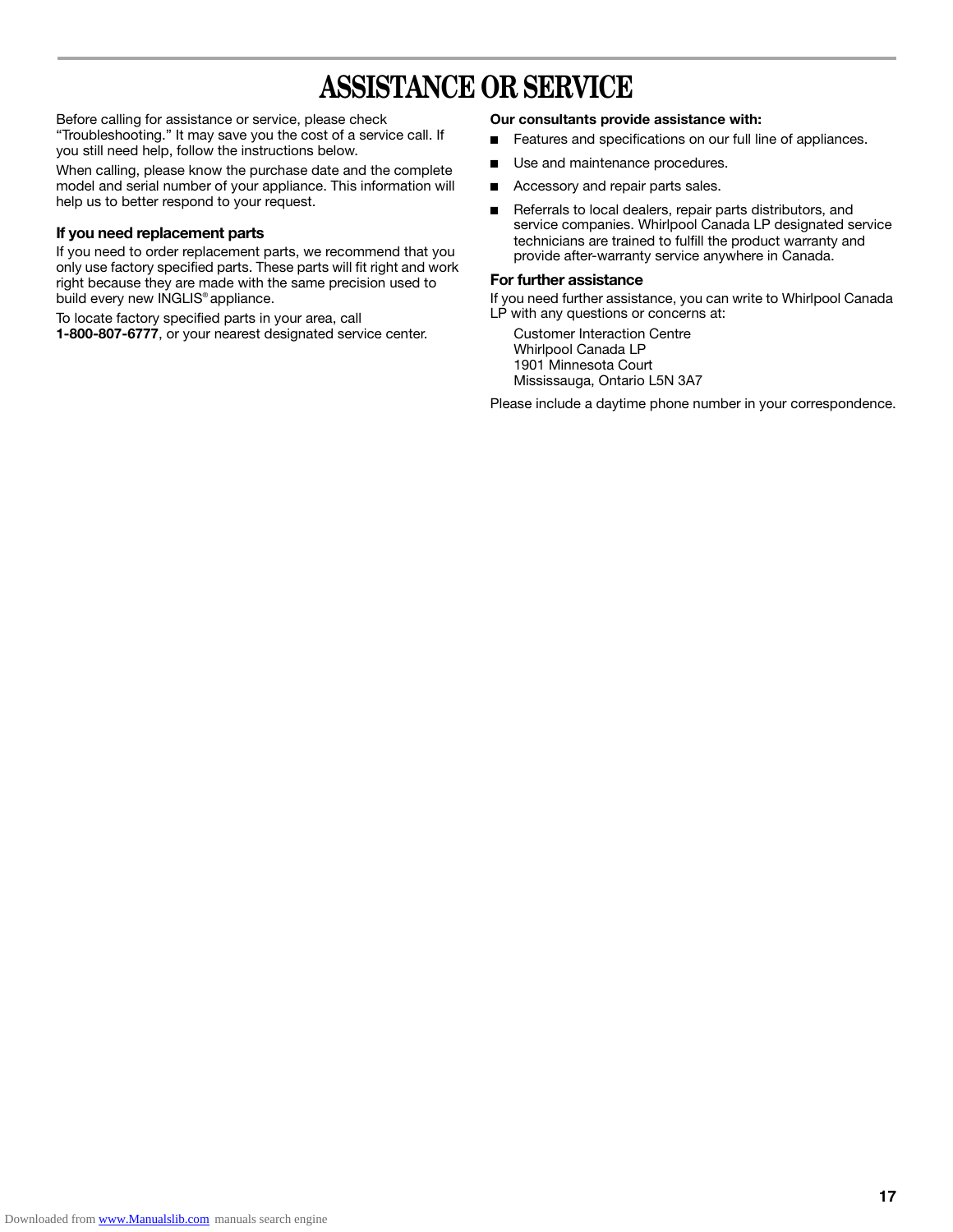# **INGLIS® DRYER WARRANTY**

#### **ONE-YEAR FULL WARRANTY**

For one year from the date of purchase, when this dryer is operated and maintained according to instructions attached to or furnished with the product, Whirlpool Canada LP will pay for factory specified parts and repair labor costs to correct defects in materials or workmanship. Service must be provided by a Whirlpool Canada LP designated service company.

#### **Whirlpool Canada LP will not pay for:**

- **1.** Service calls to correct the installation of your dryer, including venting. Heavy 4" (10.2 cm) metal exhaust vent must be used. Refer to the venting section of this manual and the Installation Instructions.
- **2.** Service calls to instruct you how to use your dryer, to replace household fuses or correct house wiring or reset circuit breakers, or to replace owner accessible light bulbs.
- **3.** Repairs when your dryer is used in other than normal, single-family household use.
- **4.** Damage resulting from accident, alteration, misuse, abuse, fire, floods, acts of God, improper installation (including, but not limited to, venting with plastic or flexible foil), installation not in accordance with local electrical and plumbing codes, or use of products not approved by Whirlpool Canada LP.
- **5.** Replacement parts or repair labor costs for units operated outside Canada.
- **6.** Pickup and delivery. This product is designed to be repaired in the home.
- **7.** Repairs to parts or systems resulting from unauthorized modifications made to the appliance.
- **8.** Travel or transportation expenses for customers who reside in remote areas.

#### **WHIRLPOOL CANADA LP SHALL NOT BE LIABLE FOR INCIDENTAL OR CONSEQUENTIAL DAMAGES.**

Some provinces do not allow the exclusion or limitation of incidental or consequential damages, so this exclusion or limitation may not apply to you. This warranty gives you specific legal rights and you may also have other rights which vary from province to province.

**Outside Canada, this warranty does not apply. Contact your authorized Whirlpool Canada LP dealer to determine if another warranty applies.**

If you need service, first see "Troubleshooting." Additional help can be found by checking "Assistance or Service," or by calling Whirlpool Canada LP at **1-800-807-6777**. 4/05

#### **Keep this book and your sales slip together for future reference. You must provide proof of purchase or installation date for in-warranty service.**

Write down the following information about your dryer to better help you obtain assistance or service if you ever need it. You will need to know your complete model number and serial number. You can find this information on the model and serial number label, located on your appliance as shown in "Parts and Features."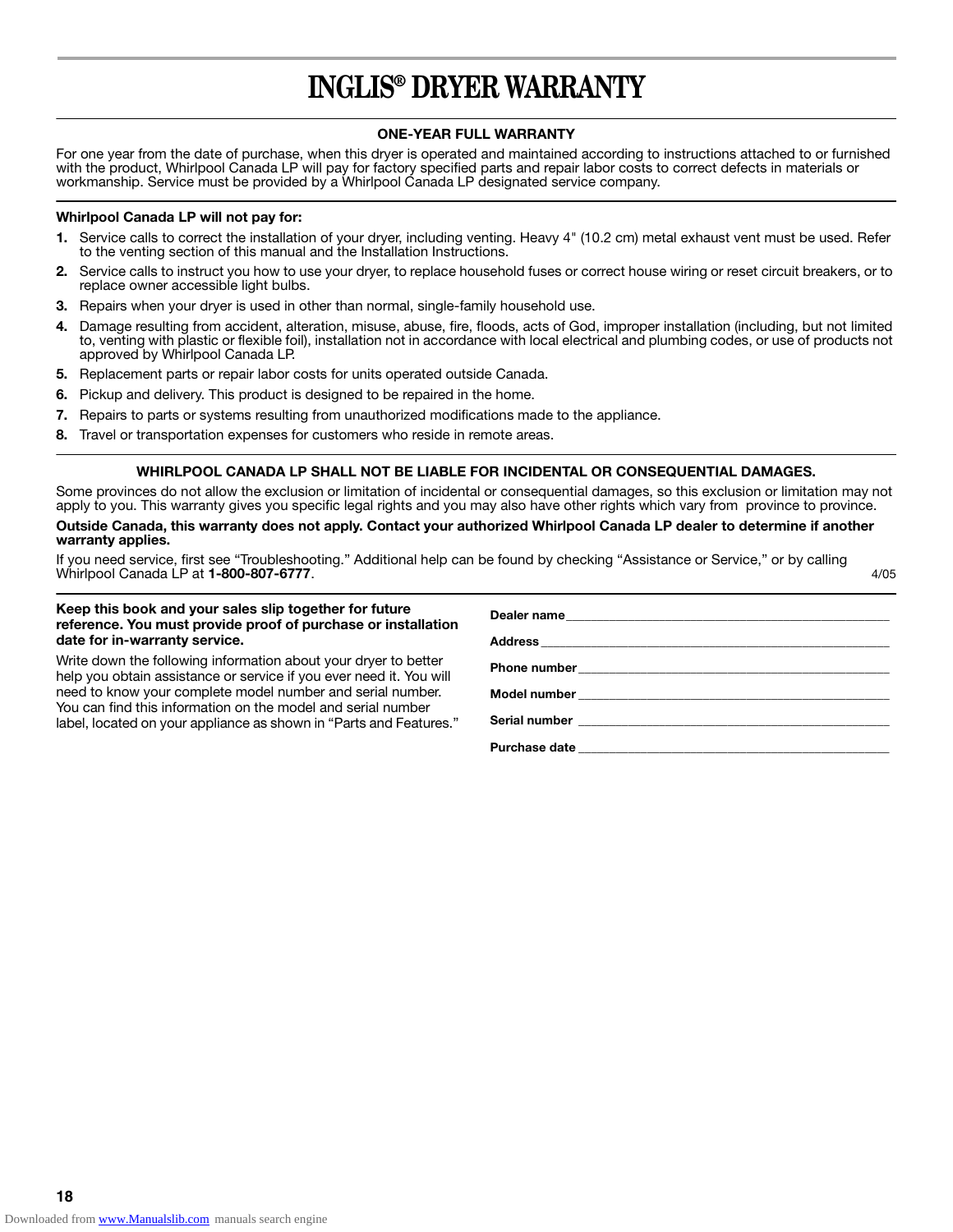# **SÉCURITÉ DE LA SÉCHEUSE**

### **Votre sécurité et celle des autres est très importante.**

Nous donnons de nombreux messages de sécurité importants dans ce manuel et sur votre appareil ménager. Assurez-vous de toujours lire tous les messages de sécurité et de vous y conformer.



Voici le symbole d'alerte de sécurité.

Ce symbole d'alerte de sécurité vous signale les dangers potentiels de décès et de blessures graves à vous et à d'autres.

Tous les messages de sécurité suivront le symbole d'alerte de sécurité et le mot "DANGER" ou "AVERTISSEMENT". Ces mots signifient :

# **DANGER**

# **ERTIS**

**Risque possible de décès ou de blessure grave si vous ne suivez pas immédiatement les instructions.** 

**Risque possible de décès ou de blessure grave si vous ne suivez pas les instructions.** 

Tous les messages de sécurité vous diront quel est le danger potentiel et vous disent comment réduire le risque de blessure et ce qui peut se produire en cas de non-respect des instructions.

### **IMPORTANTES INSTRUCTIONS DE SÉCURITÉ**

AVERTISSEMENT : Pour réduire le risque d'incendie, de choc électrique ou de blessure lors de l'utilisation de la sécheuse, il convient d'observer certaines précautions élémentaires dont les suivantes :

- Lire toutes les instructions avant d'utiliser la sécheuse.
- Ne pas placer des articles exposés aux huiles de cuisson dans votre sécheuse. Les articles contaminés par des huiles de cuisson peuvent contribuer à une réaction chimique qui pourrait causer à la charge de s'enflammer.
- Ne pas faire sécher dans la machine des articles qui ont déjà été nettoyés, lavés, imbibés, ou tachés d'essence, de solvants pour nettoyage à sec, d'autres substances inflammables, ou de substances explosives puisqu'elles dégagent des vapeurs qui peuvent provoquer un incendie ou une explosion.
- Ne pas permettre à des enfants de jouer sur ou à l'intérieur de la sécheuse. Une surveillance étroite est nécessaire lorsque la sécheuse est utilisée près d'eux.
- Avant d'enlever la sécheuse du service ou la jeter, enlever la porte du compartiment de séchage.
- Ne pas mettre la main dans la sécheuse si le tambour est en mouvement. ■
- Ne pas installer ni entreposer la sécheuse où elle sera exposée aux intempéries.
- Ne pas jouer avec les commandes.
- Ne pas réparer ni remplacer une pièce de la sécheuse ou essayer d'en faire l'entretien à moins d'une recommandation spécifique dans le guide d'utlilisation et d'entretien, ou publiée dans les instructions de réparation par l'utilisateur que vous comprenez et pouvez exécuter avec compétence.
- Ne pas utiliser un produit assouplissant de tissu ou des produits pour éliminer la statique à moins qu'ils ne soient recommandés par le fabricant du produit assouplissant de tissu ou du produit.
- Ne pas utiliser la chaleur pour faire sécher des articles fabriqués avec du caoutchouc mousse ou des matériaux semblables.
- Nettoyer le filtre à charpie avant et après chaque charge.
- Ne pas laisser la charpie, la poussière, ou la saleté s'accumuler autour du système d'évacuation ou autour de l'appareil.
- Un nettoyage périodique de l'intérieur de la sécheuse et du conduit d'évacuation doit être effectué par une personne qualifiée.
- Voir les instructions d'installation pour les exigences de liaison de l'appareil à la terre.

### **CONSERVEZ CES INSTRUCTIONS**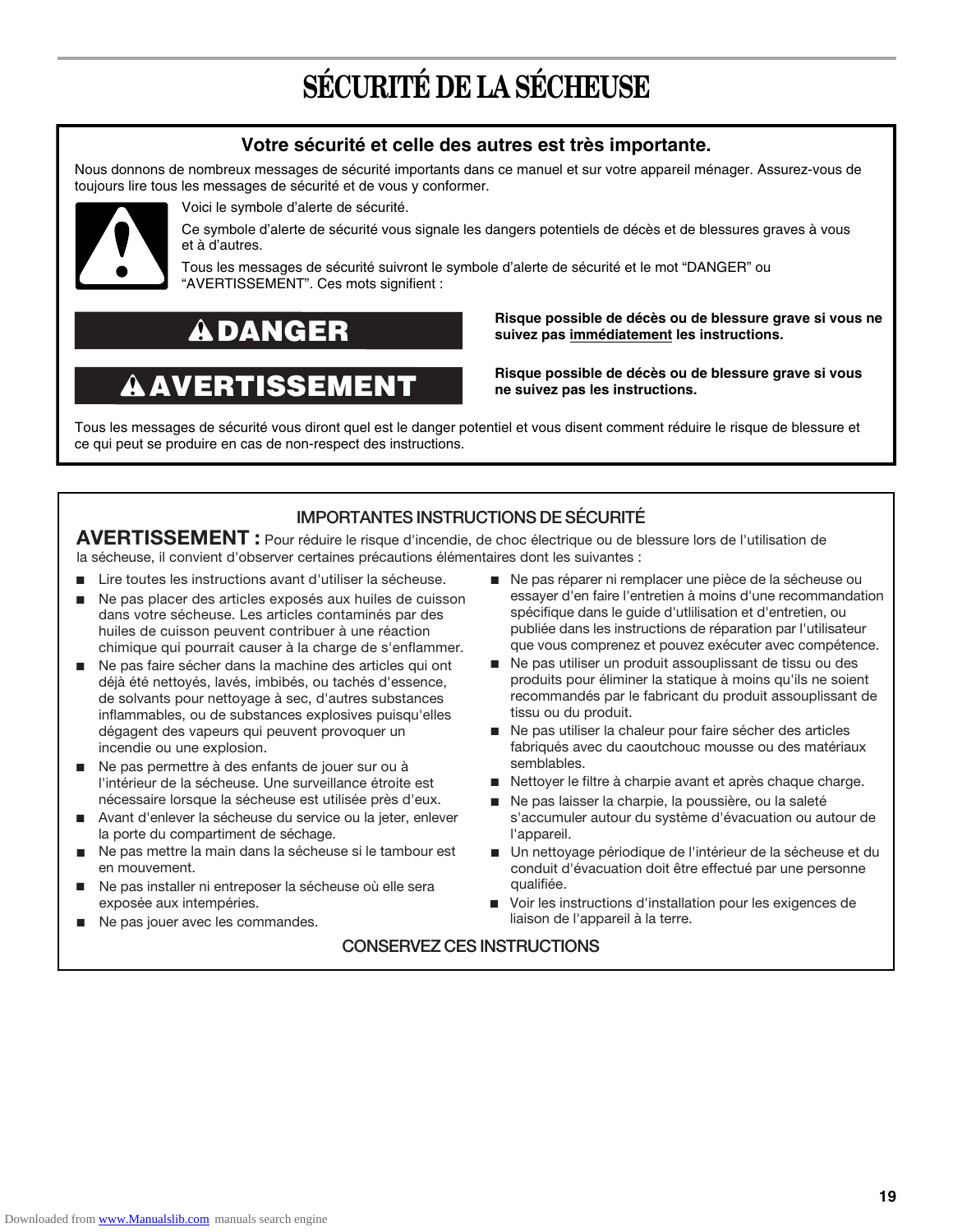# **EXIGENCES D'INSTALLATION**

## **Outillage et pièces**

#### **Outillage requis**

Rassembler les outils et pièces nécessaires avant de commencer l'installation. Lire et suivre les instructions fournies avec les outils indiqués ici.

- Tournevis à lame plate
- Clé à molette
- Tournevis T20 TORX<sup>®†</sup>

Pistolet à calfeutrage et composé de calfeutrage (pour l'installation d'un nouveau conduit d'évacuation)

(nouvelles installations d'évacuation)

Cisaille de ferblantier

- Bloc de bois
- **Niveau**
- Clapets d'évacuation

#### **Pièces fournies**

Retirer le sachet de pièces du tambour de la sécheuse. Vérifier que toutes les pièces de la liste sont présentes.



*Raccord* 

#### **Pièces nécessaires**

Consulter les codes locaux, vérifier l'alimentation électrique et le circuit d'évacuation existants, et consulter les sections "Spécifications électriques" et "Exigences concernant l'évacuation" avant d'acheter des pièces.

Les installations en maison mobile nécessitent du matériel pour système d'évacuation en métal. Pour des informations sur la commande, veuillez vous référer à la section "Assistance ou service" de ce manuel. Vous pouvez également contacter le marchand chez qui vous avez acheté votre sécheuse.

**Options**

#### **Piédestal**

Vous pouvez commander un piédestal séparément pour cette sécheuse. Ce piédestal ajoutera environ 12" (30,48 cm) à la hauteur de l'appareil pour une hauteur totale d'environ 45" (114,3 cm).



*Piédestal facultatif*

Pour commander, téléphoner au marchand chez qui la sécheuse a été achetée ou se référer à la section "Assistance ou service" de ce manuel. Demander le modèle n° LAB0050PQ.

#### **Ensemble de superposition**

Prévoyez-vous de superposer votre laveuse et votre sécheuse? Pour ce faire, vous devrez acheter un ensemble de superposition. Pour commander, téléphoner au marchand chez qui la laveuse a été achetée ou se référer à la section "Assistance ou service" de ce manuel. Demander la pièce n° 8182452.

## **Emplacement d'installation**

# **AVERTISSEMENT**



**Risque d'explosion**

**Garder les matières et les vapeurs inflammables, telle que l'essence, loin de la sécheuse.**

**Placer la sécheuse au moins 46 cm (18 po) au-dessus du plancher pour une installation dans un garage.**

**Le non-respect de ces instructions peut causer un décès, une explosion ou un incendie.**

#### **Il vous faudra**

- Un emplacement qui permet l'installation d'un système d'évacuation approprié. Voir "Exigences concernant l'évacuation".
- Un circuit distinct de 30 ampères.
- Une prise électrique avec liaison à la terre située à moins de 2 pi (61 cm) de l'un des côtés de la sécheuse. Voir "Spécifications électriques".
- Un plancher robuste capable de soutenir le poids total de la sécheuse (sécheuse et chargement) de 115 lb (52 kg). Il faut aussi prendre en compte le poids combiné d'un appareil ménager voisin.
- Un plancher de niveau ayant une pente maximale de 1" (2,5 cm) sous l'ensemble de la sécheuse.

Ne pas faire fonctionner la sécheuse à des températures inférieures à 45ºF (7ºC). À des températures inférieures, la sécheuse risque de ne plus s'arrêter à la fin d'un programme automatique. Ceci risque de prolonger les durées de séchage.

La sécheuse ne doit pas être installée ou remisée dans un endroit où elle sera exposée à l'eau et/ou aux intempéries.

Vérifier les règlements locaux. Certains codes limitent ou n'autorisent pas l'installation des sécheuses dans un garage, un placard, une maison mobile ou une chambre à coucher. Communiquer avec l'inspecteur des bâtiments local.

†®TORX est une marque déposée de Textron Innovations Inc.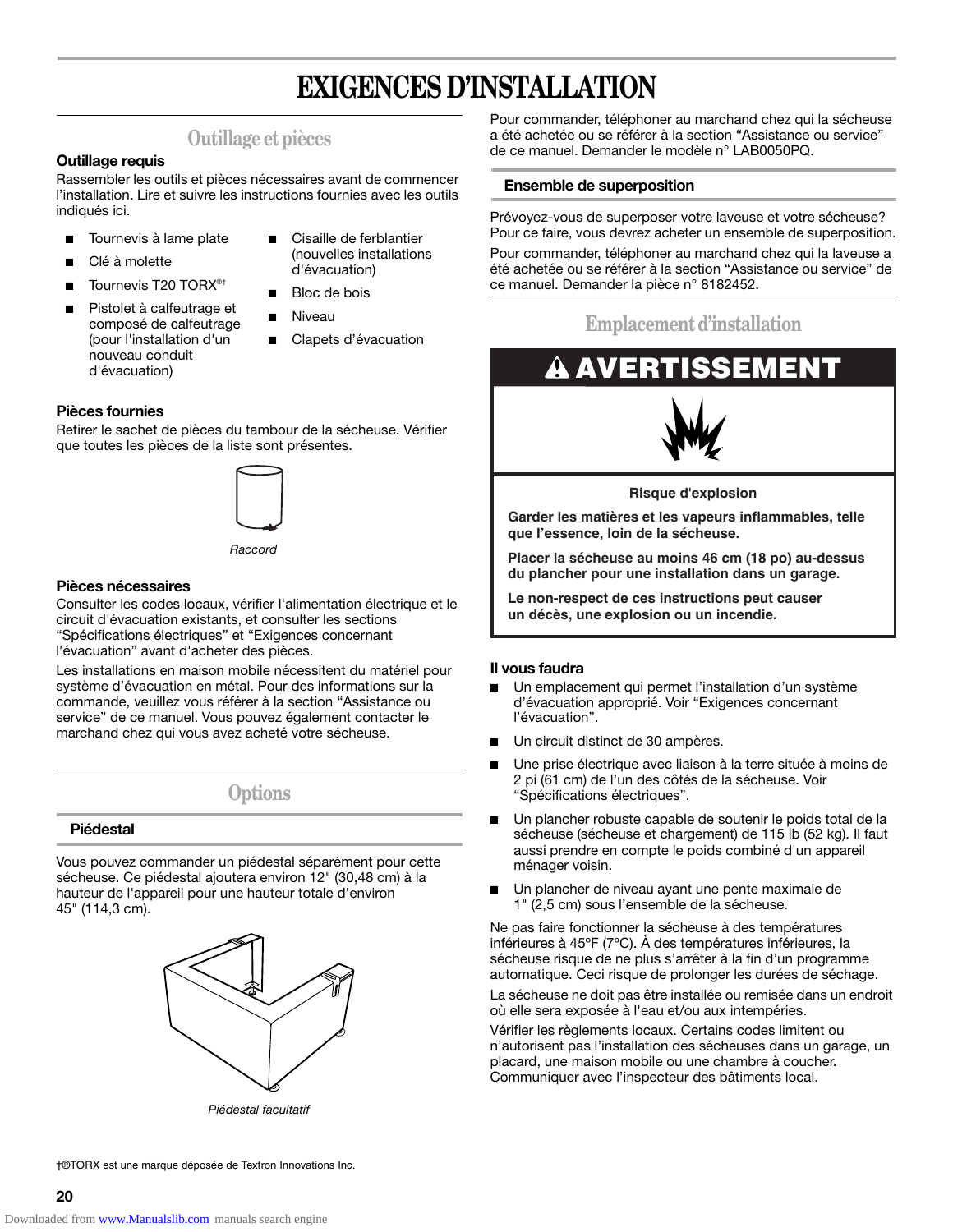#### **Espacements d'installation**

L'emplacement doit être assez grand pour permettre d'ouvrir complètement la porte de la sécheuse.

#### **Dimensions de la sécheuse**



\*La plupart des installations requièrent un espace minimum de 5½" (14,0 cm) derrière la sécheuse pour le conduit d'évacuation avec coudes. Voir "Exigences concernant l'évacuation".

#### **Espacement minimum recommandé pour une installation dans un encastrement, ou dans un placard**

Les espacements minimums suivants sont requis quand la sécheuse doit fonctionner avec ou sans le nécessaire de superposition. Pour acheter le nécessaire de superposition, voir la section "Assistance ou service".

- On prévoira un peu plus d'espace pour faciliter l'installation et l'entretien.
- Un espace supplémentaire peut être requis pour les moulures de porte et de plancher et pour les plinthes.
- Un espace de 1" (2,5 cm) de tous les côtés de la sécheuse est recommandé pour réduire le transfert du bruit.
- Si une porte de placard est installée, on doit prévoir des ouvertures minimums d'entrée d'air en haut et en bas de la porte. Les portes à claire-voie offrant des ouvertures équivalentes de passage de l'air sont acceptables.
- Il faut aussi prendre en compte l'espace requis entre les appareils voisins.

#### **Installation dans un encastrement ou placard - Sécheuse seulement**



- *A. Vue latérale placard ou endroit exigu*
- *B. Encastrement*

*C. Porte de placard avec ouvertures d'entrée d'air*

#### **Installation dans un encastrement ou placard - Superposition avec nécessaire de superposition (accessoire)**



- *A. Encastrement*
- *B. Vue latérale placard ou endroit exigu*
- *C. Porte de placard avec ouvertures d'entrée d'air*

#### **Exigences supplémentaires concernant l'installation dans une maison mobile**

Cette sécheuse convient aux installations pour maison mobile. L'installation doit être conforme à la norme canadienne sur les maisons préfabriquées CAN/CSA-Z240 MH.

#### **L'installation dans une maison mobile exige :**

- Un système d'évacuation en métal qui peut être acheté chez votre marchand.
- La prise de dispositions spéciales pour l'apport d'air de l'extérieur dans la sécheuse dans les maisons mobiles. L'ouverture (telle qu'une fenêtre à proximité) devrait être au moins deux fois plus grande que l'ouverture de décharge de la sécheuse.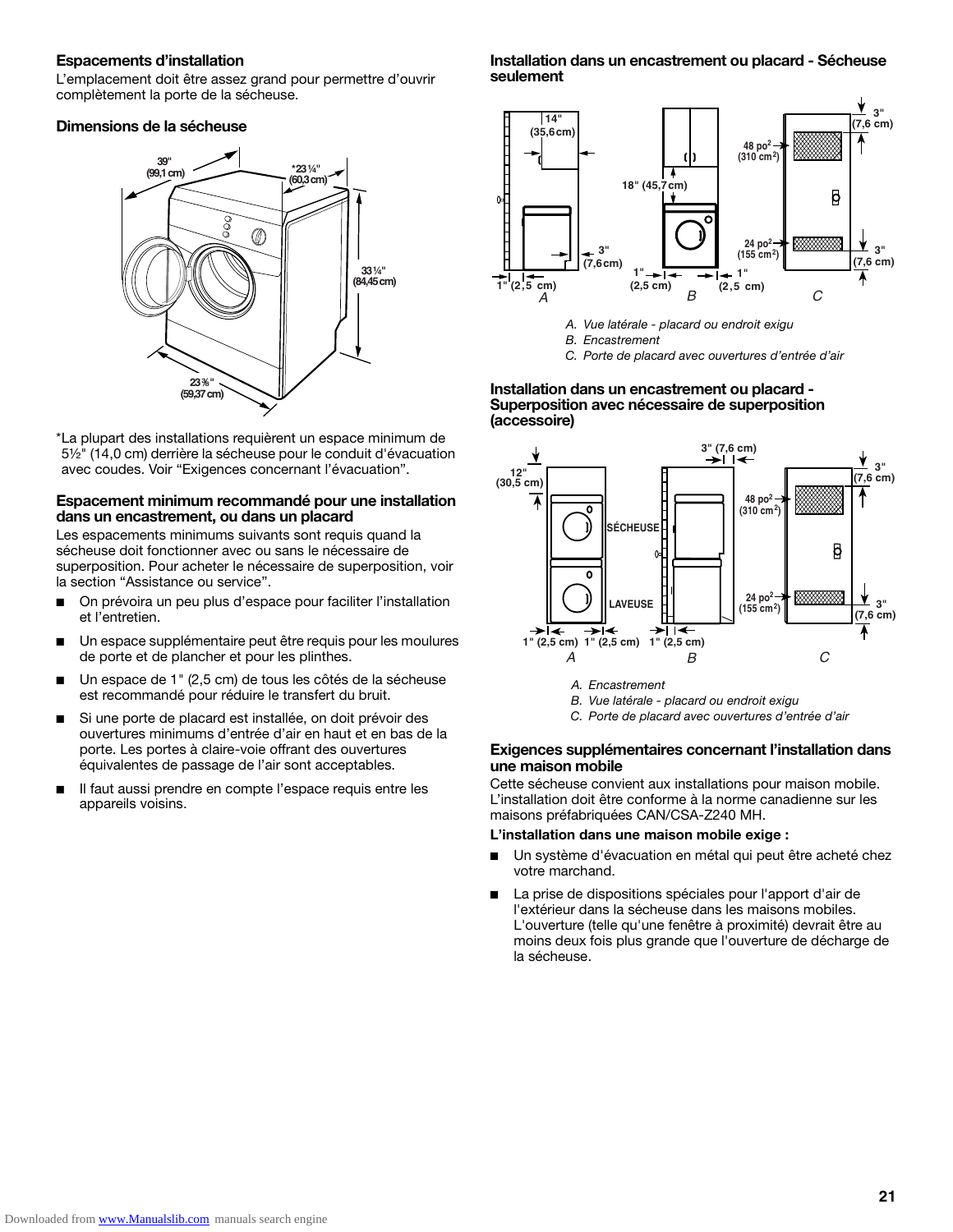**Spécifications électriques**



**Le non-respect de cette instruction peut causer un décès ou un choc électrique.**

#### **C'est à l'utilisateur qu'incombe la responsabilité de**

- Communiquer avec un électricien qualifié.
- S'assurer que les connexions électriques sont adéquates et conformes au Code canadien de l'électricité, C22.1 - dernière édition et à tous les codes locaux. Pour obtenir un exemplaire de la norme des codes ci-dessus, contacter : Association canadienne de normalisation, 178 Rexdale Blvd., Toronto, ON M9W 1R3 CANADA.
- Alimenter l'appareil uniquement par un circuit monophasé de 120/240 volts CA, 60 Hz à 4 fils, sur un circuit séparé de 30 ampères, avec fusibles aux deux extrémités de la ligne. On recommande l'emploi d'un fusible temporisé ou disjoncteur. On recommande également que cet appareil soit alimenté par un circuit indépendant.
- Cette sécheuse est équipée d'un cordon électrique homologué par la CSA International à introduire dans une prise murale standard 14-30R. Le cordon mesure 5 pi (1,52 m). Veiller à ce que la prise murale se trouve à proximité de l'emplacement définitif de la sécheuse.



*Prise murale à 4 fils 14-30R*

Si on utilise un cordon d'alimentation de rechange, il est recommandé d'utiliser le cordon d'alimentation de rechange numéro de pièce 3393639. Pour plus d'informations, veuillez consulter les numéros de service qui se trouvent à la section

### **INSTRUCTIONS DE LIAISON À LA TERRE**

■ Pour une sécheuse reliée à la terre et connectée par un cordon :

Cette sécheuse doit être reliée à la terre. En cas de mauvais fonctionnement ou de panne, la liaison à la terre réduira le risque de choc électrique en offrant au courant électrique un acheminement d'évacuation de moindre résistance. Cette sécheuse est alimentée par un cordon électrique comportant un conducteur relié à la terre et une fiche de branchement munie d'une broche de liaison à la terre. La fiche doit être branchée sur une prise appropriée qui est bien installée et reliée à la terre conformément à tous les codes et règlements locaux.

**AVERTISSEMENT :** Le raccordement incorrect de cet appareil au conducteur de liaison à la terre peut susciter un risque de choc électrique. En cas de doute quant à la qualité de liaison à la terre de la sécheuse, consulter un électricien ou un technicien ou un personnel qualifié. Ne pas modifier la fiche de branchement fournie avec la sécheuse; si la fiche ne correspond pas à la configuration de la prise de courant, demander à un électricien qualifié d'installer une prise de courant appropriée.

### **CONSERVEZ CES INSTRUCTIONS**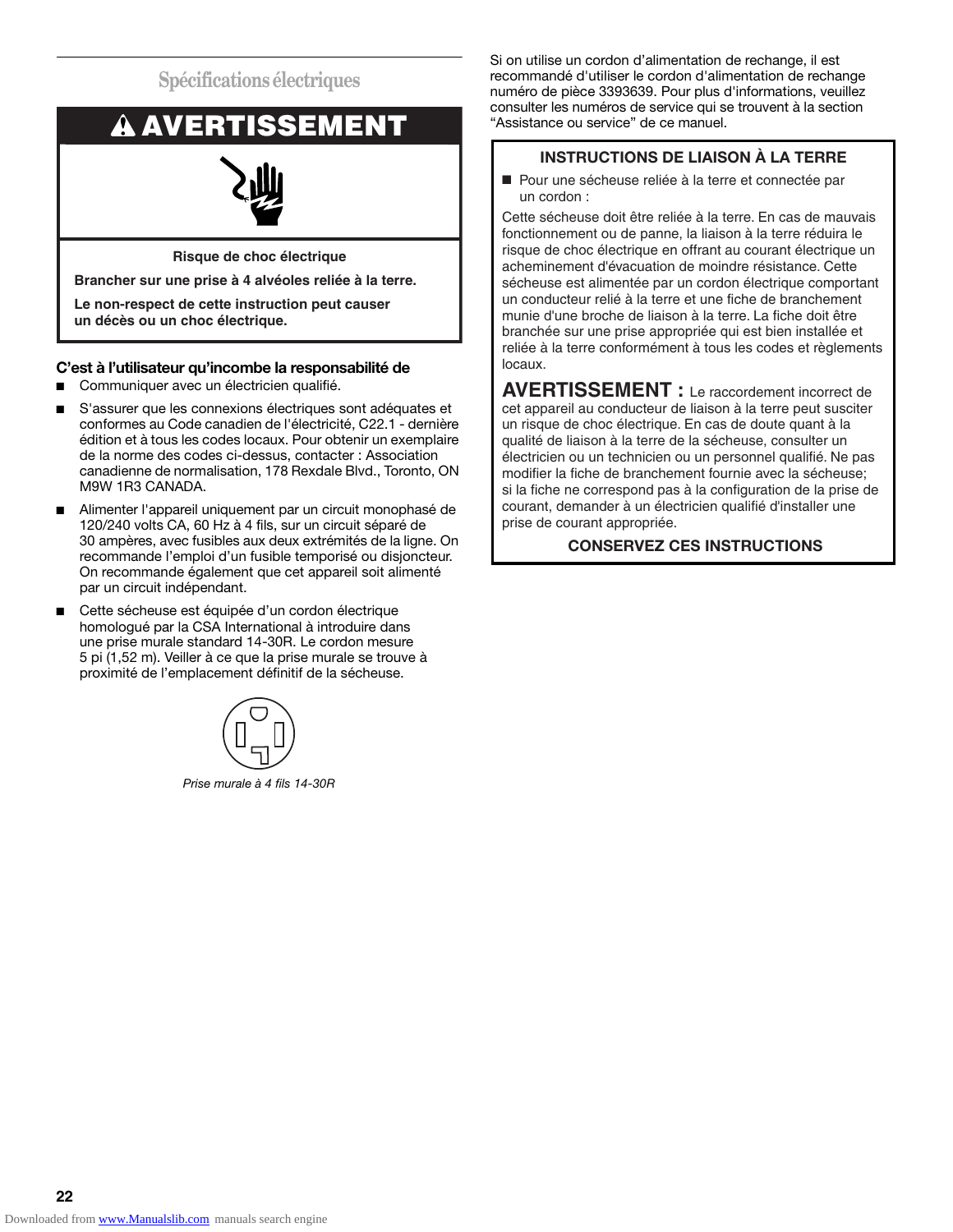**Exigences concernant l'évacuation**

# **AVERTISSEMENT**

### **Risque d'incendie**

**Utiliser un conduit d'évacuation en métal lourd.**

**Ne pas utiliser un conduit d'évacuation en plastique.**

**Ne pas utiliser un conduit d'évacuation en feuille de métal.**

**Le non-respect de ces instructions peut causer un décès ou un incendie.**

**AVERTISSEMENT :** Pour réduire le risque d'incendie, cette sécheuse doit ÉVACUER L'AIR À L'EXTÉRIEUR.

**IMPORTANT :** Observer les dispositions de tous les codes et règlements en vigueur.

Le conduit d'évacuation de la sécheuse ne doit pas être connecté à une évacuation de gaz, une cheminée, un mur, un plafond ou un vide de construction.

#### **En cas d'utilisation du système d'évacuation existant**

- Éliminer la charpie sur toute la longueur du système et veiller à ce que le clapet de décharge ne soit pas obstrué par une accumulation de charpie.
- Remplacer tout conduit de plastique ou de feuille métallique par un conduit de métal lourd rigide ou souple.
- Examiner le tableau de longueur du conduit d'évacuation. Apporter les modifications nécessaires au système d'évacuation pour atteindre le meilleur rendement de séchage.

#### **En cas de nouveau système d'évacuation**

#### **Matériel pour l'évacuation**

- Utiliser un conduit d'évacuation en métal lourd. Ne pas utiliser un conduit de plastique ou en feuille métallique.
- Utiliser un conduit d'évacuation en métal lourd de 4" (10,2 cm) et des brides de serrage.



*Conduit d'évacuation en métal lourd de 4" (10,2 cm)*

#### **Conduit métallique rigide**

- Pour un meilleur rendement de séchage, on recommande d'utiliser des conduits métalliques rigides.
- On recommande d'utiliser un conduit métallique rigide pour réduire les risques d'écrasement et de déformation.

#### **Conduit métallique flexible**

- Les conduits métalliques flexibles sont acceptables seulement dans la mesure où ils sont accessibles en vue du nettoyage.
- Un conduit métallique flexible doit être totalement déplové et soutenu lorsque la sécheuse est à sa position finale.
- Enlever tout excès de conduit flexible pour éviter tout affaissement ou déformation susceptible de réduire la capacité d'évacuation et le rendement.
- Ne pas installer le conduit métallique flexible dans les cavités fermées des murs, plafonds ou planchers.

#### **Coudes**

Les coudes à 45° permettent une meilleure circulation de l'air que les coudes à 90°.



#### **Brides de serrage**

- Utiliser des brides pour sceller tous les joints.
- Le conduit d'évacuation ne doit pas être connecté ou fixé avec des vis ou avec tout autre dispositif de serrage qui se prolonge à l'intérieur du conduit. Ne pas utiliser de ruban adhésif pour conduit.



*Bride de serrage*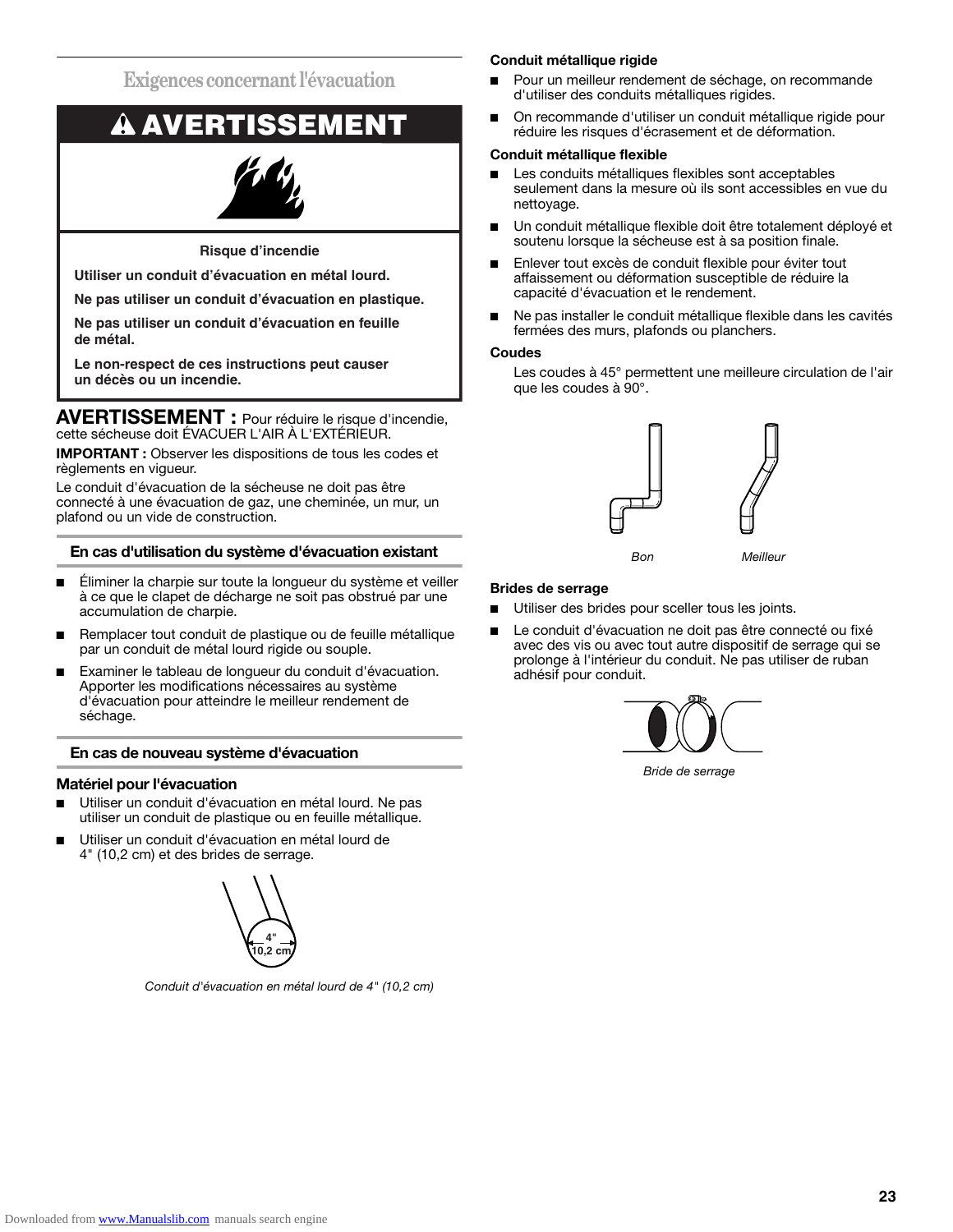#### **Évacuation**

Les styles de clapets recommandés sont illustrés ci-dessous.



*A. Clapet à persiennes B. Clapet de type boîte*

Le clapet incliné (illustré ici) est acceptable.



- Terminer le conduit d'évacuation par un clapet de décharge pour empêcher les rongeurs et insectes d'entrer dans l'habitation.
- Le clapet de décharge doit être situé à au moins 12" (30,5 cm) au-dessus du sol ou de tout autre objet susceptible de se trouver sur le trajet de l'air humide rejeté (par exemple, fleurs, roches ou arbustes, limite de la neige, etc.)
- Ne pas utiliser un clapet d'évacuation à fermeture magnétique.

**Une mauvaise évacuation de l'air peut causer de l'humidité et une accumulation de charpie à l'intérieur de la maison qui peut causer :**

- Dommages par l'humidité aux boiseries, meubles, peinture, papier-peint, tapis, etc.
- Problèmes de nettoyage dans la maison et problèmes de santé.

# **INSTRUCTIONS D'INSTALLATION**

**Planification du système d'évacuation Choisir un type de système d'évacuation**

# **AVERTISSEMENT**



**Risque d'incendie**

**Utiliser un conduit d'évacuation en métal lourd.**

**Ne pas utiliser un conduit d'évacuation en plastique.**

**Ne pas utiliser un conduit d'évacuation en feuille de métal.**

**Le non-respect de ces instructions peut causer un décès ou un incendie.**

#### **Installations d'évacuation recommandées**

Les installations typiques consistent à acheminer le conduit d'évacuation à l'arrière de la sécheuse.



*A. Clapet de décharge B. Conduit métallique rigide ou souple C. Coude*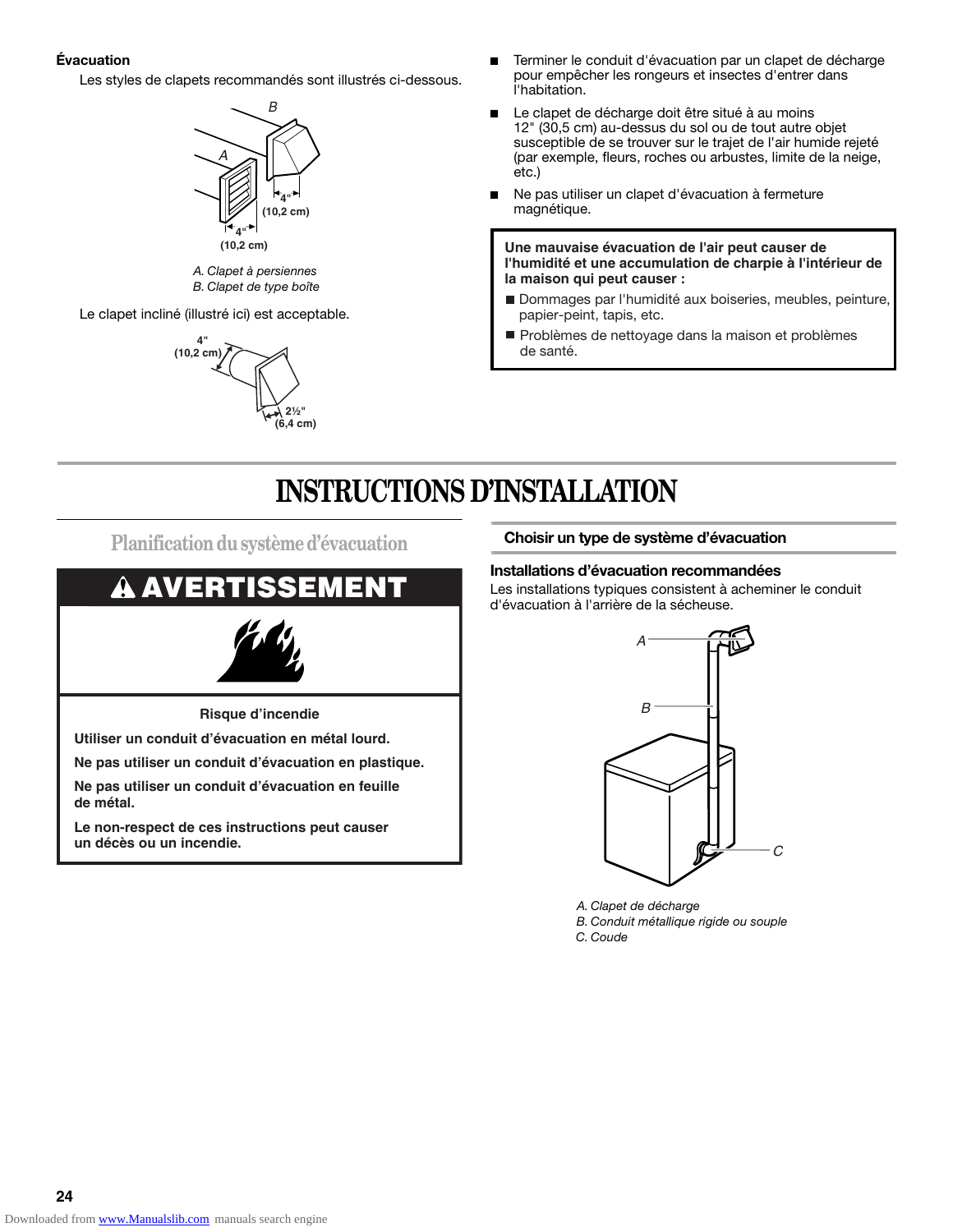#### **Autres installations où le dégagement est réduit**

Il existe de nombreux systèmes d'évacuation. Choisir le système qui convient le mieux à l'installation. Une installation à dégagement réduit est illustrée. Voir les instructions du fabricant.



*Installation sur le dessus (disponible également avec un coude décalé)*

Le nécessaire pour l'installation sur le dessus (pièce n° 4396028) pour une autre installation (dégagement limité) est disponible à l'achat. Pour des renseignements sur la commande, voir "Assistance ou service".

#### **Dispositions spéciales pour les installations dans une maison mobile**

Le système d'évacuation doit être solidement fixé à une section non combustible de la structure de la maison mobile et ne doit pas se terminer en dessous de la maison mobile. Faire en sorte que le système d'évacuation se termine à l'extérieur.



#### **Déterminer l'itinéraire d'acheminement du conduit**

- Choisir l'itinéraire d'acheminement vers l'extérieur qui sera le plus direct et le plus rectiligne.
- Planifier l'installation pour introduire le nombre minimal de coudes et de changements de direction.
- Si des coudes ou des changements de direction sont utilisés, prévoir autant d'espace que possible.
- Plier le conduit graduellement pour éviter de le déformer.
- Utiliser le moins possible de changements de direction à 90°.

#### **Déterminer la longueur du conduit et les coudes nécessaires pour la meilleure performance de séchage**

■ Utiliser le tableau des systèmes d'évacuation ci-dessous pour déterminer le type de matériel à utiliser pour le conduit et les combinaisons de clapet acceptables.

**REMARQUE :** Ne pas utiliser un conduit de longueur supérieure à la valeur spécifiée dans le tableau des systèmes d'évacuation. Si la longueur du circuit est supérieure à la valeur spécifiée dans le tableau, on observera :

- Une réduction de la longévité de la sécheuse.
- Une réduction du rendement, avec temps de séchage plus longs et une plus grande consommation d'énergie.

Le tableau des systèmes d'évacuation fournit les exigences d'évacuation qui vous aideront à atteindre la meilleure performance de séchage.

#### **Tableau des systèmes d'évacuation**

| <b>Nombre</b><br>de<br>virages à<br>$90^\circ$ ou<br>coudes<br>de<br>conduit | Type de<br>conduit | Clapets de<br>type boîte ou<br>à persiennes | <b>Clapets</b><br>inclinés |
|------------------------------------------------------------------------------|--------------------|---------------------------------------------|----------------------------|
| 0                                                                            | Métal rigide       | 90 pi (27,4 m)                              | 80 pi (24,4 m)             |
|                                                                              | Métal souple       | 64 pi (19,5 m)                              | 58 pi (17,7 m)             |
| 1                                                                            | Métal rigide       | 80 pi (24,4 m)                              | 70 pi (21,3 m)             |
|                                                                              | Métal souple       | 58 pi (17,7 m)                              | 52 pi (15,8 m)             |
| 2                                                                            | Métal rigide       | 70 pi (21,3 m)                              | 60 pi (18,3 m)             |
|                                                                              | Métal souple       | 50 pi (15,2 m)                              | 42 pi (12,8 m)             |

### **Installation du conduit d'évacuation**

- **1.** Installer le clapet d'évacuation. Calfeutrer au pistolet l'ouverture murale à l'extérieur autour du clapet d'évacuation.
- **2.** Raccorder le conduit d'évacuation au clapet. Le conduit doit être inséré à l'intérieur du clapet. Fixer ensemble le conduit et le clapet avec une bride de 4" (10,2 cm).
- **3.** Acheminer le conduit d'évacuation jusqu'à l'emplacement de la sécheuse. Utiliser l'itinéraire le plus rectiligne possible. Voir "Déterminer l'itinéraire d'acheminement du conduit" dans "Planification du système d'évacuation". Éviter les changements de direction à 90º. Utiliser des brides pour sceller tous les joints. Ne pas utiliser de ruban adhésif pour conduit, des vis ou autres dispositifs de fixation qui se prolongent à l'intérieur du conduit pour fixer celui-ci.

## **Conduit d'évacuation**

# **AVERTISSEMENT**

#### **Risque du poids excessif**

**Utiliser deux ou plus de personnes pour déplacer et installer la sécheuse.**

**Le non-respect de cette instruction peut causer une blessure au dos ou d'autre blessure.**

- **1.** Pour protéger le plancher, utiliser un panneau de carton de l'emballage de la sécheuse. Placer l'ensemble du fond de la sécheuse sur la feuille de carton.
- **2.** Faire glisser la sécheuse avec la feuille de carton jusqu'à proximité de son emplacement d'installation final. Laisser suffisamment d'espace pour connecter le conduit d'évacuation.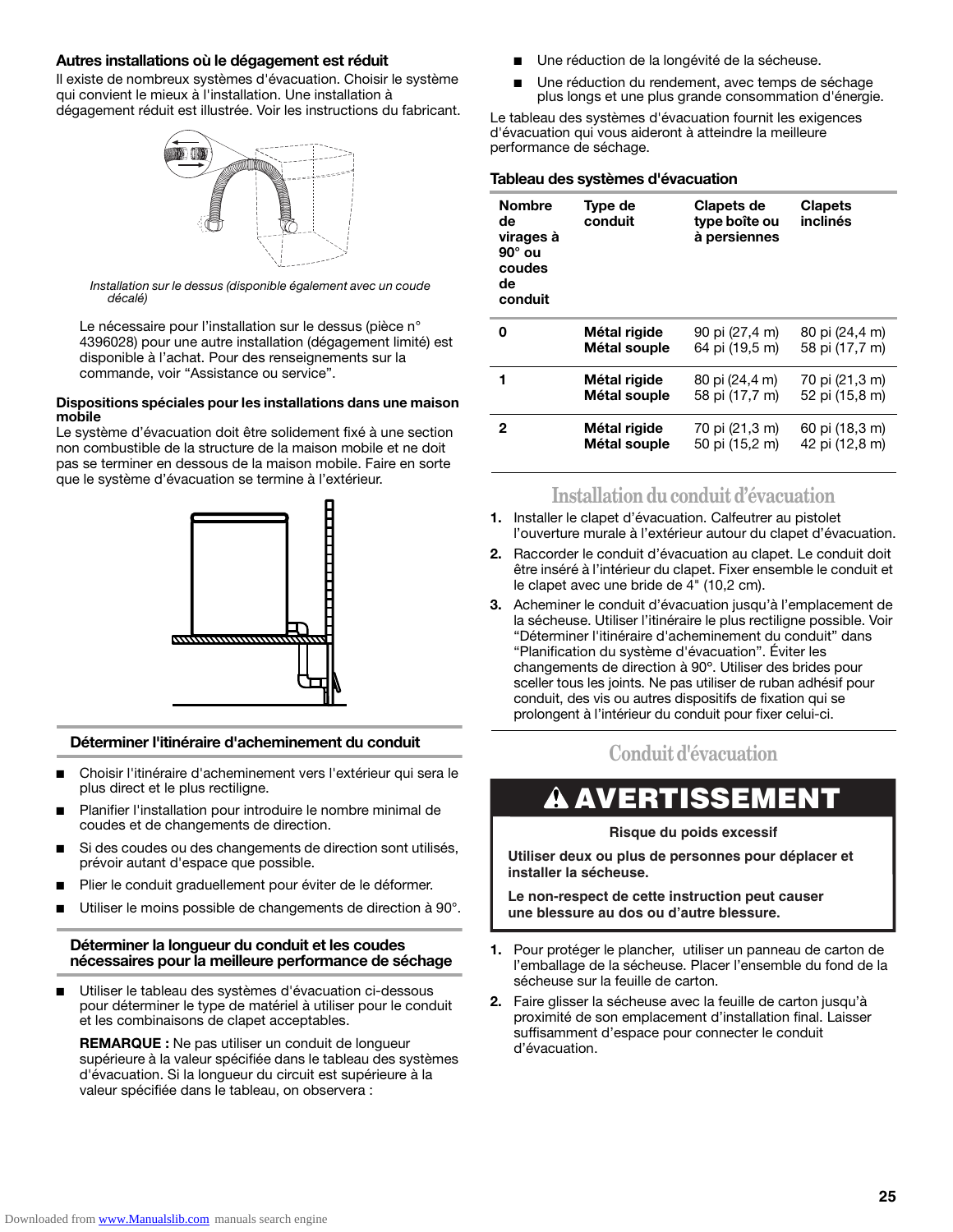**3.** En utilisant le raccord fourni avec la sécheuse, relier le conduit d'évacuation au raccord et fixer solidement avec une bride de fixation de 4" (10,2 cm). Voir l'illustration ci-dessous.



- *A. Raccord B. Bride de fixation*
- *C. Raccord d'évacuation*
- *D. Bride de fixation*
- *E. Conduit métallique rigide ou souple*

Si on utilise le conduit d'évacuation existant, s'assurer qu'il est propre.

**4.** Tourner le raccord (en même temps que le conduit d'évacuation) dans le sens antihoraire dans la bouche d'évacuation d'air à l'arrière de la sécheuse.



- **5.** S'assurer que le conduit d'évacuation est fixé au clapet d'évacuation à l'aide d'une bride de fixation de 4" (10,2 cm).
- **6.** Placer la sécheuse à son emplacement final. Ne pas écraser ni pincer le conduit d'évacuation.

## **Mise à niveau de la sécheuse**

Contrôler l'aplomb de la sécheuse. Contrôler l'aplomb tout d'abord transversalement, puis dans le sens avant/arrière.



Si la sécheuse n'est pas de niveau, la déposer sur un bloc de bois. Utiliser une clé à molette pour ajuster les pieds vers le haut ou vers le bas, et vérifier à nouveau si elle est de niveau.

## **Achever l'installation**

- **1.** Vérifier que toutes les pièces sont maintenant installées. S'il reste une pièce, passer en revue les différentes étapes pour découvrir laquelle aurait été oubliée.
- **2.** S'assurer d'avoir récupéré tous les outils.
- **3.** Jeter/recycler tout le matériel d'emballage.
- **4.** Vérifier l'emplacement définitif de la sécheuse. S'assurer que le conduit d'évacuation n'est pas écrasé ou déformé.
- **5.** Vérifier que la sécheuse est bien d'aplomb. Voir "Mise à niveau de la sécheuse".





**Risque de choc électrique**

**Brancher sur une prise à 4 alvéoles reliée à la terre.**

**Le non-respect de cette instruction peut causer un décès ou un choc électrique.**

- **6.** Brancher sur une prise à 4 alvéoles reliée à la terre.
- **7.** Retirer la pellicule de protection transparente sur le rebord avant et tout ruban qui reste sur la sécheuse.
- **8.** Lire la section "Utilisation de la sécheuse".
- **9.** Essuyer soigneusement le tambour de la sécheuse avec un chiffon humide pour éliminer toute trace de poussière.
- **10.** Régler la sécheuse pour un programme de séchage complet avec chaleur (pas le programme de séchage à l'air) de 20 minutes et mettre la sécheuse en marche.

**Si la sécheuse ne démarre pas, éteindre la sécheuse et vérifier ce qui suit :**

- Les commandes sont réglées à la position de marche ou "On".
- Le bouton de mise en marche a été enfoncé fermement.
- La sécheuse est branchée sur une prise reliée à la terre.
- L'alimentation électrique est connectée.
- Les fusibles sont intacts et serrés, ou le disjoncteur n'est pas déclenché.
- La porte de la sécheuse est fermée.
- **11.** Après 5 minutes de fonctionnement, ouvrir la porte de la sécheuse et voir s'il y a de la chaleur. Si la sécheuse est chaude, annuler le programme et fermer la porte.

#### **Si la sécheuse n'est pas chaude à l'intérieur, arrêter la sécheuse et vérifier ce qui suit :**

La sécheuse peut comporter 2 fusibles ou disjoncteurs. Vérifier que les deux fusibles sont intacts et serrés ou que les deux disjoncteurs ne sont pas déclenchés. S'il n'y a toujours pas de chaleur, contacter un électricien qualifié.

**REMARQUE :** Il est possible que la sécheuse dégage une odeur de brûlé lors du chauffage initial. Cette odeur est normale lorsque l'élément chauffant est utilisé pour la première fois. L'odeur disparaîtra.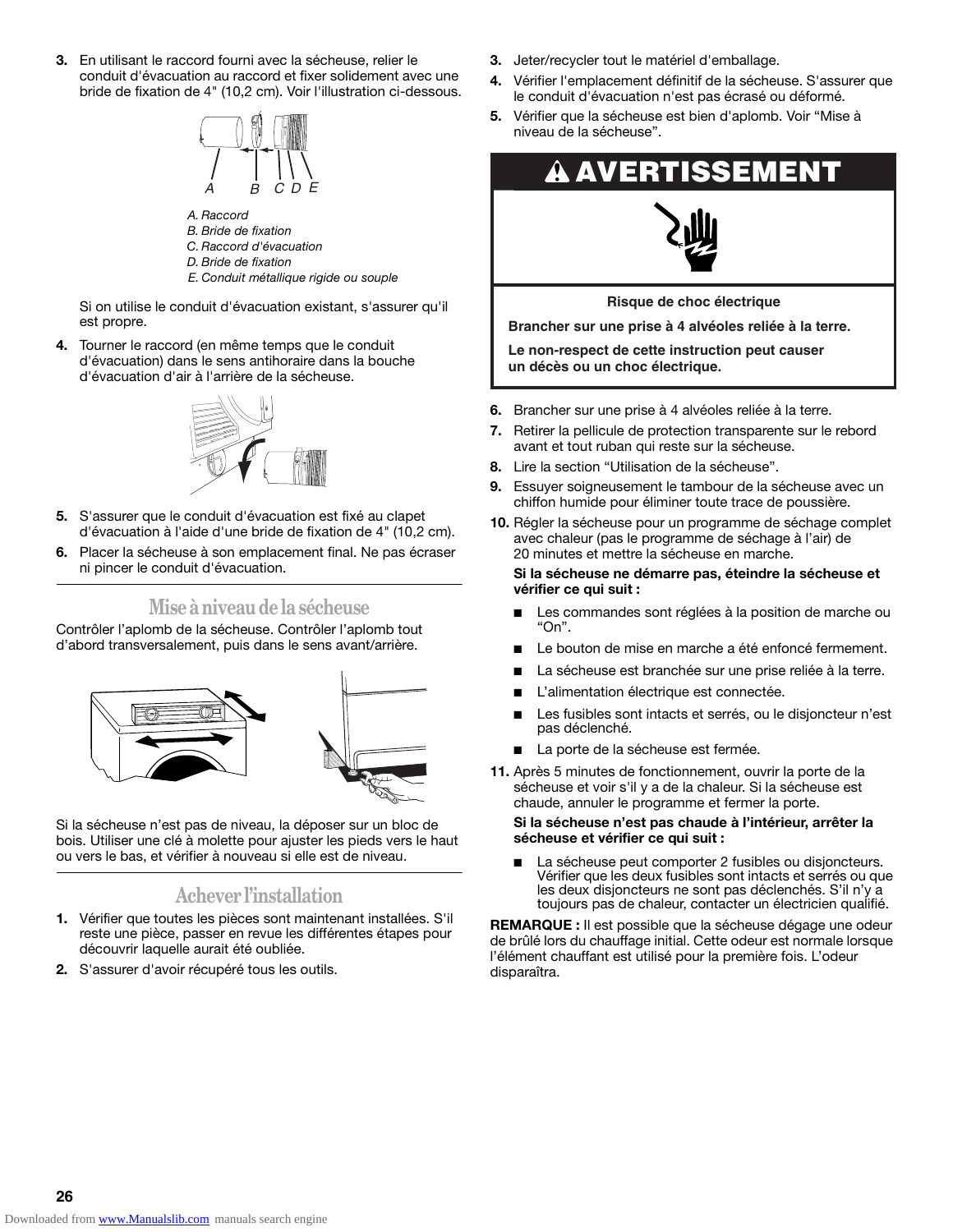# **UTILISATION DE LA SÉCHEUSE**



**Mise en marche de la sécheuse** 



**Risque d'explosion**

**Garder les matières et les vapeurs inflammables, telle que l'essence, loin de la sécheuse.**

**Ne pas faire sécher un article qui a déjà été touché par un produit inflammable (même après un lavage).**

**Le non-respect de ces instructions peut causer un décès, une explosion ou un incendie.**

# **AVERTISSEMENT**



**Risque d'incendie**

**Aucune laveuse ne peut complètement enlever l'huile.**

**Ne pas faire sécher des articles qui ont été salis par tout genre d'huile (y compris les huiles de cuisson).**

**Ne pas sécher d'articles contenant de la mousse, du caoutchouc ou du plastique dans cette sécheuse.**

**Le non-respect de ces instructions peut causer un décès ou un incendie.**

**AVERTISSEMENT :** Pour réduire le risque d'incendie, de choc électrique ou de blessures corporelles, lire les INSTRUCTIONS IMPORTANTES DE SÉCURITÉ avant de faire fonctionner cet appareil.

Avant d'utiliser la sécheuse, essuyer le tambour de la sécheuse avec un linge humide pour enlever la poussière accumulée au cours de l'entreposage et de l'expédition.

**IMPORTANT :** Pour un meilleur rendement, ne pas utiliser de feuilles d'assouplissant de tissu dans cette sécheuse. Vous pouvez utiliser de l'assouplissant de tissu liquide dans la laveuse.

- **1.** Nettoyer le filtre à charpie avant chaque programme. Voir "Nettoyage du filtre à charpie".
- **2.** Charger les vêtements sans les tasser dans la sécheuse et fermer la porte. Ne pas surcharger la sécheuse. Prévoir suffisamment d'espace pour que les vêtements puissent culbuter librement.
- **3.** Appuyer sur le bouton POWER (marche) pour mettre la sécheuse en marche. Le témoin lumineux s'allumera pour indiquer que l'appareil est en marche.
- **4.** Régler le bouton de TEMPÉRATURE pour sélectionner le réglage de température recommandé pour le type de charge à sécher. Voir "Commande de la température".
- **5.** Tourner le bouton de programme au réglage recommandé pour le type de charge à sécher. Voir "Conseils pour le séchage, les programmes et la température".
- **6.** Après un court signal sonore, appuyer sur le bouton START (mise en marche).

### **Arrêt et remise en marche**

**Pour arrêter la sécheuse à n'importe quel moment**

Tourner le bouton de programme à la position STOP (arrêt) ou ouvrir la porte.

#### **Pour remettre la sécheuse en marche**

- **1.** Fermer la porte.
- **2.** Sélectionner un nouveau programme et une nouvelle température (si désiré).
- **3.** À la suite du signal sonore, appuyer sur le bouton START (mise en marche).

### **Modification des programmes et températures**

#### **Pour modifier le programme ou la température après avoir appuyé sur Start**

- **1.** Ouvrir la porte de la sécheuse.
- **2.** Appuyer sur le bouton de TEMPÉRATURE pour modifier la température (si désiré).
- **3.** Tourner le bouton de programme à la nouvelle position désirée.
- **4.** À la suite du signal sonore, appuyer sur le bouton START (mise en marche).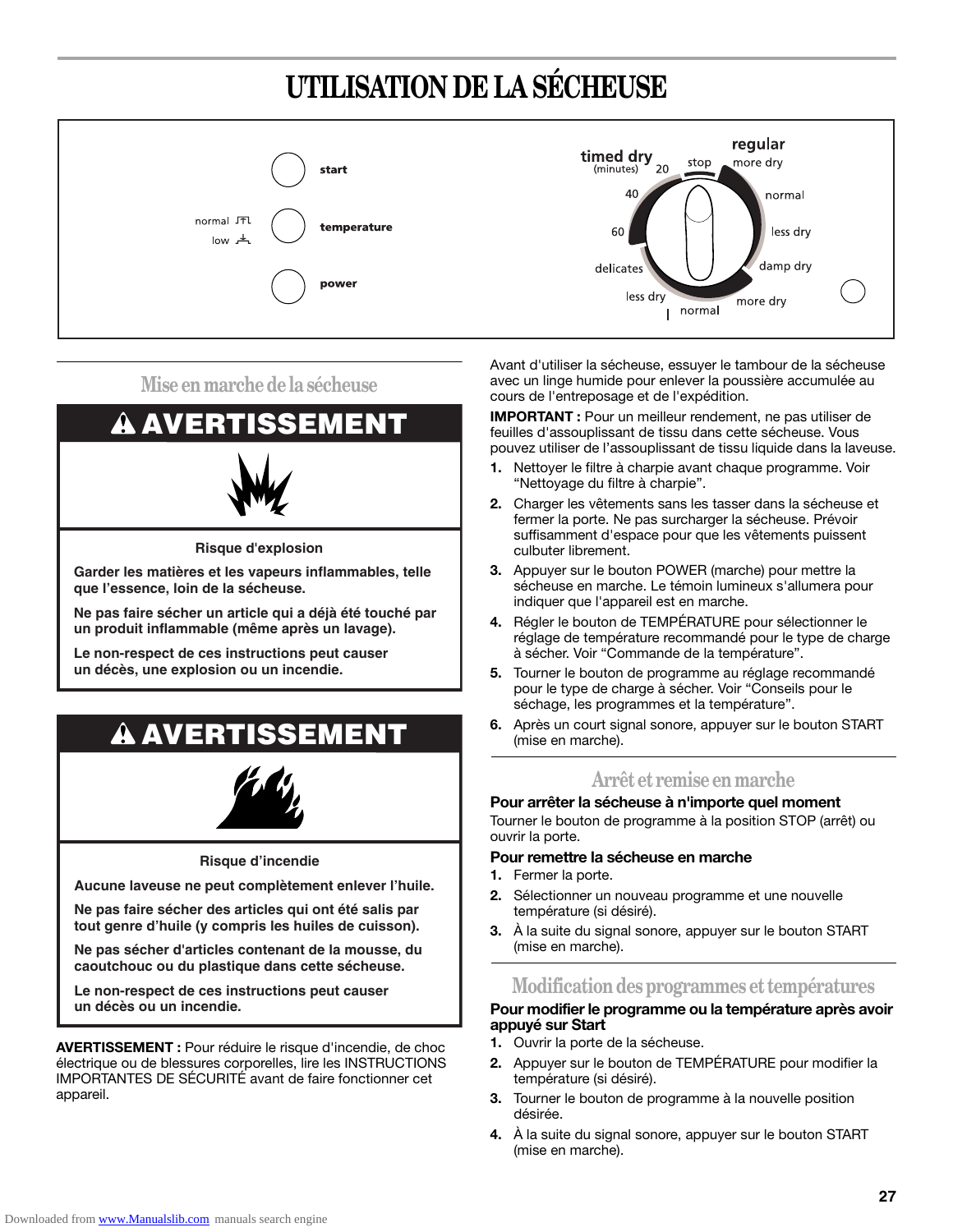### **Commandes**

Le tableau de commande est simple à comprendre et facile à utiliser. Les image ci-dessous décrivent les boutons et les paragraphes définissent la fonction de chacun.

#### **Bouton Power (alimentation)**

Ce bouton met l'appareil sous tension et l'éteint. Le témoin lumineux s'allumera pour indiquer que l'appareil est sous tension.



l'exécution d'un programme a commencé.. regular



#### **Température**

Le bouton de sélection de la température permet de choisir la température de séchage : normale ou basse.

**REMARQUE :** On doit toujours consulter sur le linge les étiquettes de recommandation pour lavage/séchage, pour déterminer s'il est possible d'utiliser le séchage par culbutage.

#### **Normal**

Utiliser la température de séchage «normale» pour les tissus robustes, tels que coton, linge de maison et denim. Si on n'appuie pas sur le bouton de sélection de température, la température normale est sélectionnée par défaut.

#### **Low (basse)**

Utiliser la température de séchage «basse» pour les tissus synthétiques, tels que mélanges de coton/polyester, rayonne, fibres d'acétate, soie lavable ou nylon. Pour sélectionner la température basse, enfoncer le bouton de sélection de température.



temperature

#### **Bouton Cycle (programme)**

Tourner ce bouton au programme désiré. Le témoin lumineux clignotera pour indiquer qu'un programme a été sélectionné. Voir "Conseils pour séchage, programmes et température".



#### **Position d'arrêt**

Tourner le bouton de programme à la position d'arrêt à n'importe quel moment.

#### **Bouton Start (mise en marche)**

Après avoir sélectionné un programme et une température appuyer sur ce bouton pour mettre le programme en marche. Le témoin lumineux s'allumera pour indiquer que le programme a commencé.

|  |  | start |
|--|--|-------|
|--|--|-------|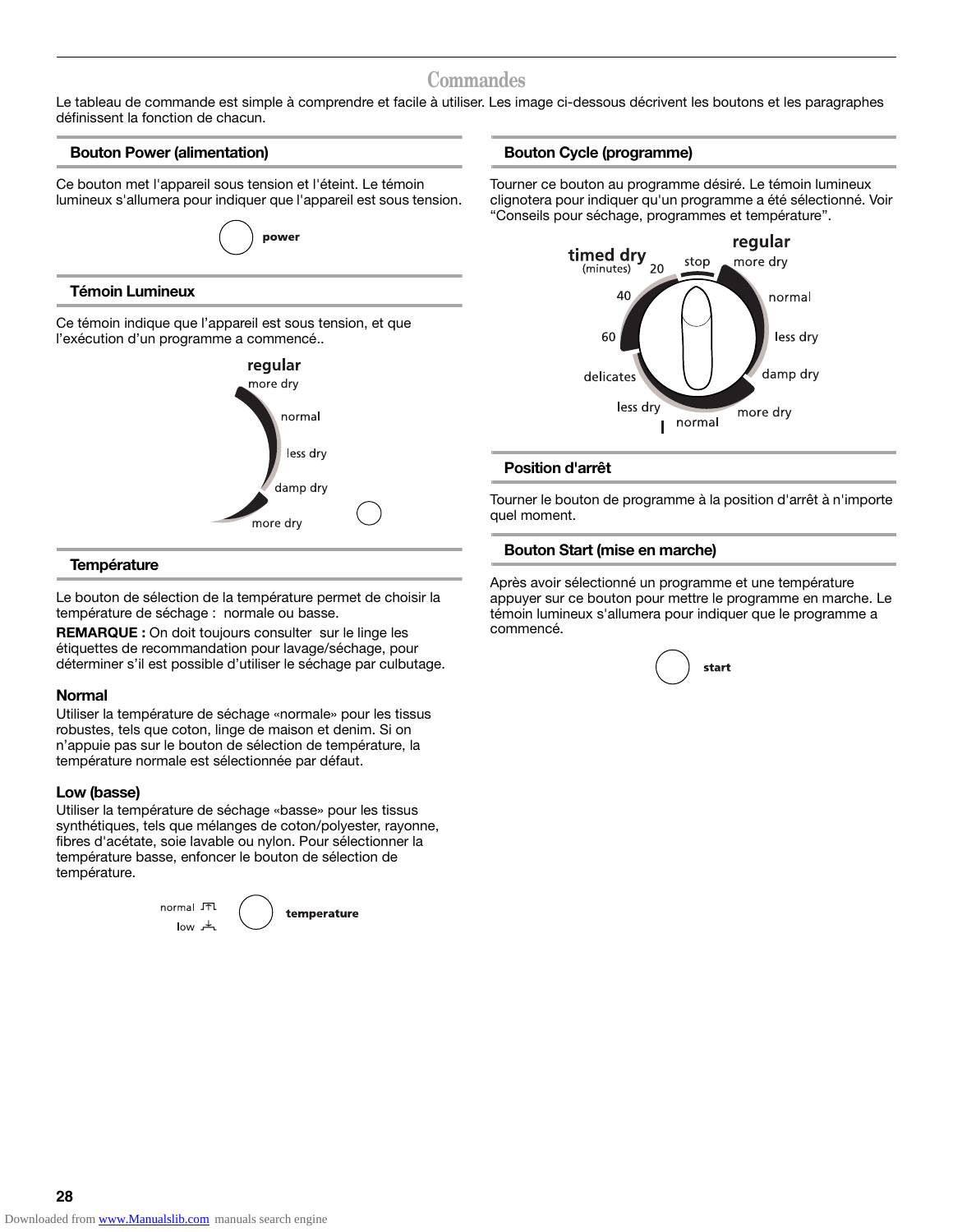### **Conseils pour le séchage, les programmes et la température**

Choisir le programme et la température corrects pour la charge.

La sécheuse fait culbuter la charge sans chaleur au cours des quelques dernières minutes de tous les programmes, ce qui permet de saisir les charges plus facilement et de réduire le froissement. Une fois le programme de refroidissement terminé, le témoin lumineux se met à clignoter et un signal sonore de fin de programme se fait entendre pour indiquer que le programme est terminé.

#### **Conseils de séchage**

- Suivre les directives sur l'étiquette lorsqu'elles sont disponibles.
- Sortir la charge de la sécheuse aussitôt que le culbutage cesse pour réduire le froissement. Cette action est particulièrement importante pour les tissus à pressage permanent, les tricots et les tissus synthétiques.
- Éviter de faire sécher des vêtements de travail épais avec des tissus plus légers. Il pourrait en résulter un séchage excessif des tissus plus légers et un rétrecissement ou froissement accru.

#### **Conseils pour les programmes et la température**

- Utiliser un programme automatique pour faire sécher la plupart des charges.
- Sécher sur une corde à linge les tissus contre-collés ou laminés.

**REMARQUE :** Pour des questions au sujet des températures de séchage pour diverses charges, consulter les directives sur l'étiquette du produit.

### **Programmes**

#### **Programmes automatiques**

Lors de l'utilisation du programme avec détection automatique de l'hygrométrie, un détecteur constitué de deux bandes métalliques détermine le niveau d'assèchement de la charge de linge. Ce dispositif détermine la quantité d'humidité résiduelle dans le linge. Si le linge est encore suffisamment humide, la machine continue à fonctionner. Lorsque le linge s'est suffisamment asséché, le taux d'humidité diminue et le système commande l'avance de la minuterie pour l'exécution des phases suivantes du programme. Lorsque le degré d'assèchement sélectionné est atteint, la sécheuse exécute une période de refroidissement dont la durée peut atteindre 15 minutes.

Les programmes automatiques peuvent être utilisés pour la plupart des charges. Les programmes automatiques donnent les meilleurs résultats de séchage en un temps très court. Le temps de séchage varie selon le type de tissu, la taille de la charge et le réglage du degré de séchage.

Après le séchage de la charge, vérifier le degré de séchage.

- Si la charge est plus sèche que vous le désirez, sélectionner un réglage plus proche de Less Dry (moins sec) la prochaine fois que vous séchez une charge semblable.
- Si une charge n'est pas aussi sèche que vous le désirez, compléter le séchage en utilisant un programme minuté. La prochaine fois que vous séchez une charge semblable, choisir un réglage plus proche de More Dry (plus sec).

Voir le tableau suivant pour les programmes et réglages de température recommandés.

| Type de tissu                                                  | Programme                        | Réglage de la<br>température |
|----------------------------------------------------------------|----------------------------------|------------------------------|
| <b>NORMAL</b>                                                  |                                  |                              |
| Tissus épais en coton et<br>jean                               | More Dry<br>(plus sec)           | Normal                       |
| Coton et lin                                                   | Normal                           | Normal                       |
| <b>SYNTHÉTIQUES</b>                                            |                                  |                              |
| Tissus à pressage<br>permanent blancs et grand<br>teint        | Normal                           | Low (Basse)                  |
| Articles blancs ou grand<br>teint qui doivent être<br>repassés | Less Drv<br>(moins sec)          | Low (Basse)                  |
| Tissus en polyester/<br>acrylique, rayonne, fibre<br>d'acétate | Delicates<br>(séchage<br>humide) | Low (Basse)                  |
| Soie et nylon lavables                                         | Delicates<br>(séchage<br>humide) | Low (Basse)                  |

#### **Séchage minuté**

Utiliser ce programme pour obtenir jusqu'à 60 minutes de séchage avec chaleur ou pour achever le séchage des articles encore humides après un programme automatique. Le séchage minuté est aussi utile pour :

- Articles épais et vêtements de travail qui nécessitent un temps de séchage prolongé.
- Articles légers, tels que la lingerie, les chemisiers et les tricots qui nécessitent une durée de séchage courte.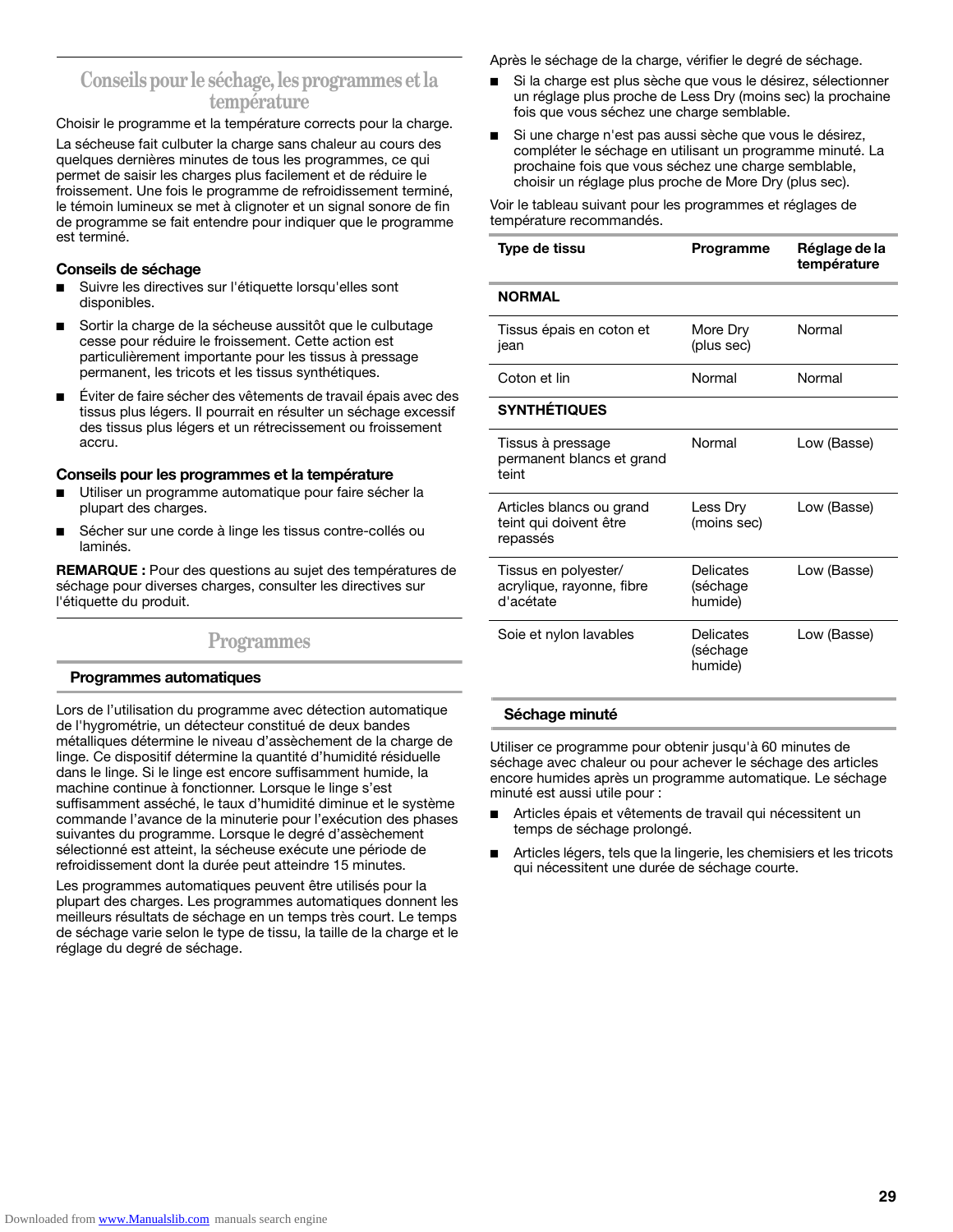Voir le tableau suivant pour les programmes et réglages de

| <b>Type de tissu</b>                                           | Durée (en<br>minutes) | Réglage de la<br>température |
|----------------------------------------------------------------|-----------------------|------------------------------|
| Tissus épais en coton et jean                                  | 60                    | Normal                       |
| Coton et lin                                                   | 40                    | Normal                       |
| Tissus à pressage permanent<br>blancs et grand teint           | 40                    | Low (Basse)                  |
| Articles blancs ou grand teint<br>qui doivent être repassés    | 40                    | Low (Basse)                  |
| Tissus en polyester/<br>acrylique, rayonne, fibre<br>d'acétate | 40                    | Low (Basse)                  |
| Soie et nylon lavables                                         | 40                    | Low (Basse)                  |

#### Signal de fin de programme

La sécheuse émet un signal sonore qui indique la fin du programme. Le signal sonore n'est pas réglable et ne peut être désactivé. Le signal est utile pour faire sécher des tissus à pressage permanent, synthétiques et autres articles qui doivent être enlevés de la sécheuse aussitôt qu'elle s'arrête.

#### **Fonction anti-froissement**

La fonction Anti-Wrinkle (anti-froissement) aide à éviter que des plis se forment sur les vêtements qui ne sont pas retirés immédiatement à la fin d'un programme. La fonction antifroissement fait culbuter la charge toutes les minutes jusqu'à ce que le bouton de commande atteigne la position Stop (arrêt) ou que la porte de la sécheuse soit ouverte.

Lorsque la fonction anti-froissement est activée, le signal de fin de programme retentit jusqu'à ce que le bouton de commande atteigne la position Stop (arrêt) ou que la porte de la sécheuse soit ouverte.

# **ENTRETIEN DE LA SÉCHEUSE**

## **Nettoyage de l'emplacement de la sécheuse**

Éviter de laisser des éléments qui pourraient obstruer le débit de combustion et empêcher une bonne ventilation autour de la sécheuse.

# **AVERTISSEMENT**



**Risque d'explosion**

**Garder les matières et les vapeurs inflammables, telle que l'essence, loin de la sécheuse.**

**Placer la sécheuse au moins 46 cm (18 po) au-dessus du plancher pour une installation dans un garage.**

**Le non-respect de ces instructions peut causer un décès, une explosion ou un incendie.**

## **Nettoyage du filtre à charpie**

#### **Nettoyage avant chaque charge**

Le filtre à charpie se trouve dans l'ouverture de la porte de la sécheuse. Le nettoyer avant chaque charge. Un filtre obstrué de charpie peut augmenter le temps de séchage.

#### **Nettoyage**

**1.** Ouvrir la porte et tirer le filtre à charpie tout droit pour le sortir.





- **2.** Ouvrir le filtre à charpie.
- **3.** Enlever la charpie du filtre en la roulant avec les doigts. Ne pas rincer ni laver le filtre pour enlever la charpie. La charpie mouillée s'enlève difficilement.
- **4.** Fermer le filtre à charpie. Remettre le filtre à charpie fermement en place et fermer la porte.

#### **IMPORTANT :**

Ne pas faire fonctionner la sécheuse avec un filtre à charpie déplacé, endommagé, bloqué ou manquant. Une telle action peut causer un échauffement et des dommages à la sécheuse et aux tissus.

#### **Nettoyage au besoin**

Les détergents et les assouplissants de tissu peuvent causer une accumulation de résidus sur le filtre à charpie. Cette accumulation peut augmenter les temps de séchage ou entraîner un arrêt de la sécheuse avant que la charge soit complètement sèche. Si de la charpie tombe du filtre, le filtre est probablement obstrué.

Nettoyer le filtre à charpie avec une brosse en nylon tous les 6 mois ou plus fréquemment s'il devient obstrué par suite d'une accumulation de résidus.

**30**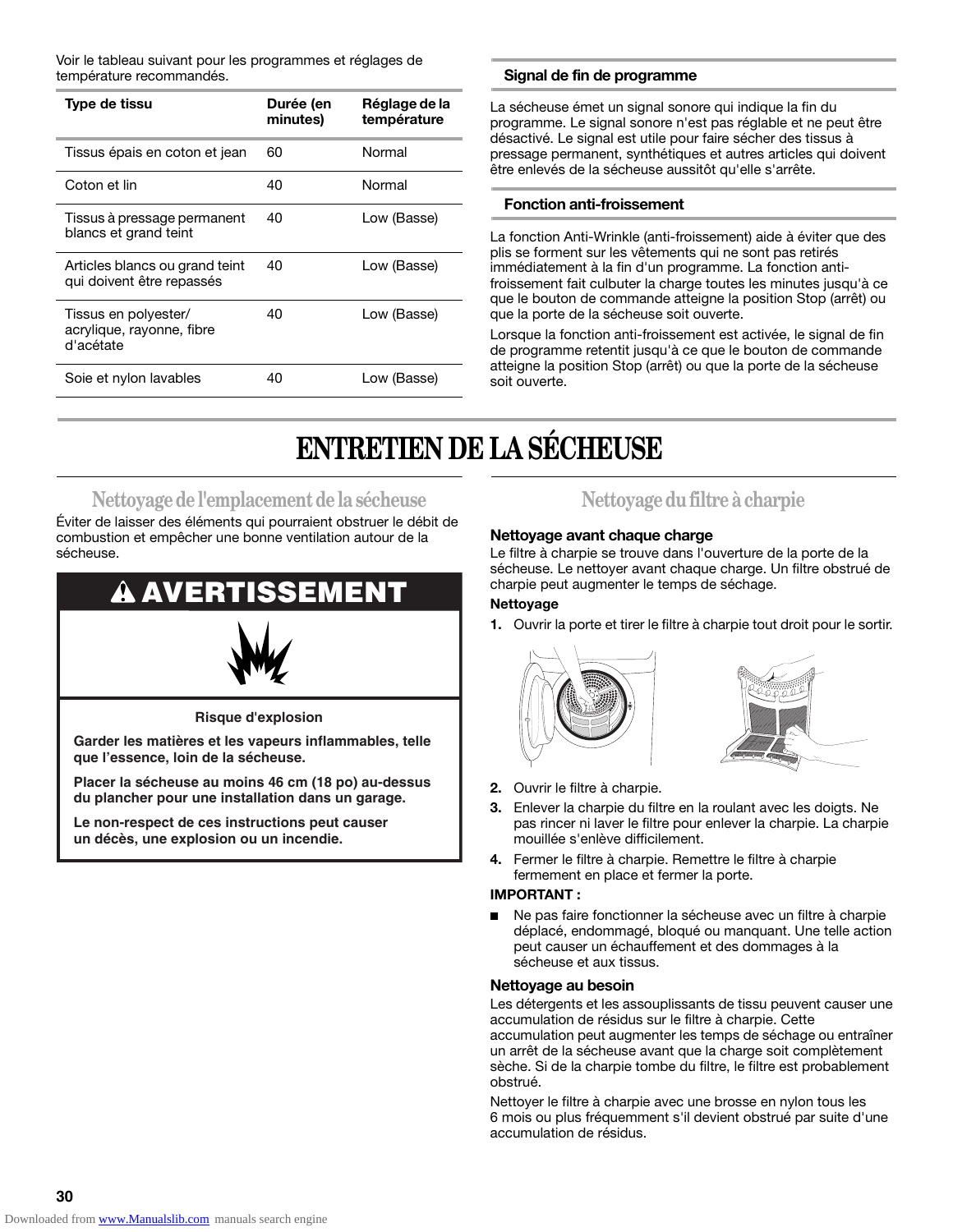#### **Lavage**

- **1.** Enlever la charpie du filtre en la roulant avec les doigts.
- **2.** Mouiller les deux côtés du filtre à charpie avec de l'eau chaude.
- **3.** Mouiller une brosse en nylon avec de l'eau chaude et du détergent liquide. Frotter le filtre à charpie avec la brosse pour enlever l'accumulation de résidus.



- **4.** Rincer à l'eau chaude.
- **5.** Bien sécher le filtre à charpie avec une serviette propre. Le replacer dans la sécheuse.

### **Nettoyage de l'intérieur de la sécheuse**

#### **Nettoyage du tambour de la sécheuse**

- **1.** Préparer une pâte avec un détergent à lessive en poudre et de l'eau très chaude.
- **2.** Appliquer la pâte sur un linge doux.

#### **OU**

Appliquer un nettoyant liquide domestique ininflammable sur la surface tachée et frotter avec un linge doux jusqu'à ce que toute la teinture qui reste soit enlevée.

- **3.** Essuyer complètement le tambour avec un linge humide.
- **4.** Faire culbuter une charge de linge ou de serviettes propres pour sécher le tambour.

**REMARQUE :** Les vêtements contenant des teintures instables, tels que jeans en denim ou articles en coton de couleur vive, peuvent décolorer l'intérieur de la sécheuse. Ces taches ne sont pas nuisibles à votre sécheuse et ne tacheront pas les vêtements des charges futures. Faire sécher les articles à teinture instable en les tournant à l'envers pour empêcher le transfert de la teinture.

## **Nettoyage du panneau de commande**

Pour nettoyer le panneau de commande, utiliser exclusivement un chiffon chaud et humide.

**REMARQUE :** Ne pas utiliser de nettoyants abrasifs ou de tampons à récurer sur les surfaces extérieures car ils causeraient des éraflures au fini et pourraient effacer les inscriptions sur le panneau de commande.

Certains essuie-tout peuvent également érafler le fini.

## **Comment enlever la charpie accumulée**

#### **De l'intérieur de la caisse de la sécheuse**

Il faut retirer la charpie tous les 2 ans, ou plus souvent, selon l'utilisation de la sécheuse. Le nettoyage doit être effectué par une personne qualifiée.

#### **Du conduit d'évacuation**

Il faut retirer la charpie tous les 2 ans, ou plus souvent, selon l'utilisation de la sécheuse.

### **Précautions à prendre pour les vacances et avant un déménagement**

#### **Période de vacances**

On ne doit faire fonctionner la sécheuse que lorsqu'on est présent. Si l'utilisateur doit partir en vacances ou n'utilise pas la sécheuse pendant une période prolongée, il convient d'exécuter les opérations suivantes :

- **1.** Débrancher la sécheuse ou déconnecter la source de courant électrique.
- **2.** Nettoyer le filtre à charpie. Voir "Nettoyage du filtre à charpie".

#### **Précautions à prendre avant un déménagement**

- **1.** Débrancher le cordon d'alimentation électrique.
- **2.** Veiller à ce que les pieds de nivellement soient fixés solidement à la base de la sécheuse.
- **3.** Utiliser du ruban masque pour fixer la porte de la sécheuse.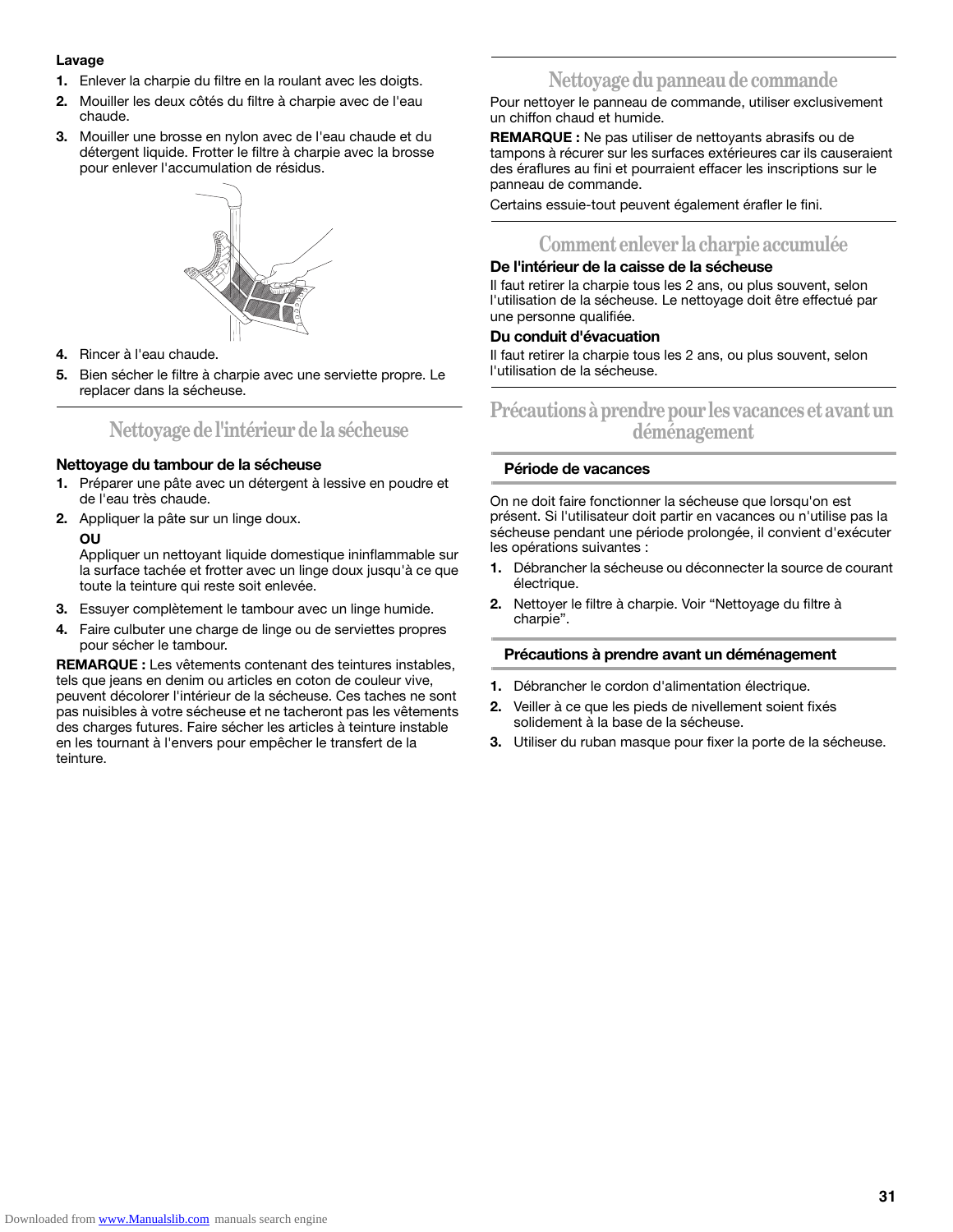# **DÉPANNAGE**

**Essayer d'abord les solutions suggérées ici, ce qui vous évitera peut-être le coût d'une visite de service...**

### **Fonctionnement de la sécheuse**

#### **La sécheuse ne fonctionne pas**

Un fusible est-il grillé ou un disjoncteur s'est-il **déclenché?**

Il peut y avoir 2 fusibles ou disjoncteurs pour la sécheuse. Vérifier que les deux fusibles sont intacts et serrés ou que les deux disjoncteurs ne sont pas déclenchés. Remplacer le fusible ou réenclencher le disjoncteur. Si le problème persiste, appeler un électricien.

- Une alimentation électrique correcte est-elle disponible? Les sécheuses électriques nécessitent une alimentation électrique de 240 V. Vérifier avec un électricien qualifié.
- **A-t-on utilisé un fusible ordinaire?** Utiliser un fusible temporisé.
- La porte de la sécheuse est-elle bien fermée?
- **A-t-on bien enfoncé le bouton Start (mise en marche)?**
- Le moteur fonctionne, mais le tambour ne tourne pas? La courroie peut être brisée. Faire un appel de service.
- Le témoin lumineux s'allume-t-il? Appuyer sur le bouton POWER. Si le témoin lumineux ne s'allume pas, faire un appel de service.

#### **Absence de chaleur**

Un fusible est-il grillé ou un disjoncteur s'est-il **déclenché?**

Les sécheuses électriques utilisent 2 fusibles ou disjoncteurs. Le tambour peut tourner, mais sans chaleur. Remplacer le fusible ou réenclencher le disjoncteur. Si le problème persiste, appeler un électricien.

#### **Bruits inhabituels**

La sécheuse est-elle restée hors service pendant un **certain temps?**

Si la sécheuse n'a pas été utilisée depuis quelque temps, il est possible qu'elle émette des bruits saccadés au cours des premières minutes de fonctionnement.

Une pièce de monnaie, un bouton ou un trombone sont**ils coincés entre le tambour et l'avant ou l'arrière de la sécheuse?**

Vérifier les bords avant et arrière du tambour pour voir si de petits objets y sont coincés. Vider les poches avant de faire la lessive.

Les quatre pieds sont-ils installés et la sécheuse est-elle **d'aplomb de l'avant vers l'arrière et transversalement?** La sécheuse peut vibrer si elle n'est pas correctement installée. Voir les Instructions d'installation.

■ **Les vêtements sont-ils emmêlés ou en boule?** Une charge en boule rebondit, ce qui fait vibrer la sécheuse. Séparer les articles de la charge et remettre la sécheuse en marche.

### **Résultats de la sécheuse**

**Le séchage des vêtements n'est pas satisfaisant, les durées de séchage sont trop longues, la charge est trop chaude**

**REMARQUE :** La puissance thermique de la sécheuse compacte est réduite. On doit prévoir un temps de séchage plus long.

■ **Le filtre à charpie est-il obstrué de charpie?** Le filtre à charpie doit être nettoyé avant chaque charge.

# $\bf A$  AVERTISSEMENT



**Risque d'incendie**

**Utiliser un conduit d'évacuation en métal lourd.**

**Ne pas utiliser un conduit d'évacuation en plastique.**

**Ne pas utiliser un conduit d'évacuation en feuille de métal.**

**Le non-respect de ces instructions peut causer un décès ou un incendie.**

Le conduit d'évacuation ou le clapet d'évacuation à **l'extérieur est-il obstrué de charpie, restreignant le mouvement de l'air?**

Faire fonctionner la sécheuse pendant 5 à 10 minutes. Tenir la main sous le clapet d'évacuation à l'extérieur pour vérifier le mouvement de l'air. Si vous ne ressentez pas de l'air en mouvement, nettoyer le système d'évacuation ou remplacer le conduit d'évacuation par un conduit lourd ou flexible en métal. Voir les Instructions d'installation.

Le conduit d'évacuation a-t-il la longueur appropriée? Vérifier que le conduit d'évacuation n'est pas trop long ou ne comporte pas trop de changements de direction. Un long conduit augmentera les durées de séchage. Voir les Instructions d'installation.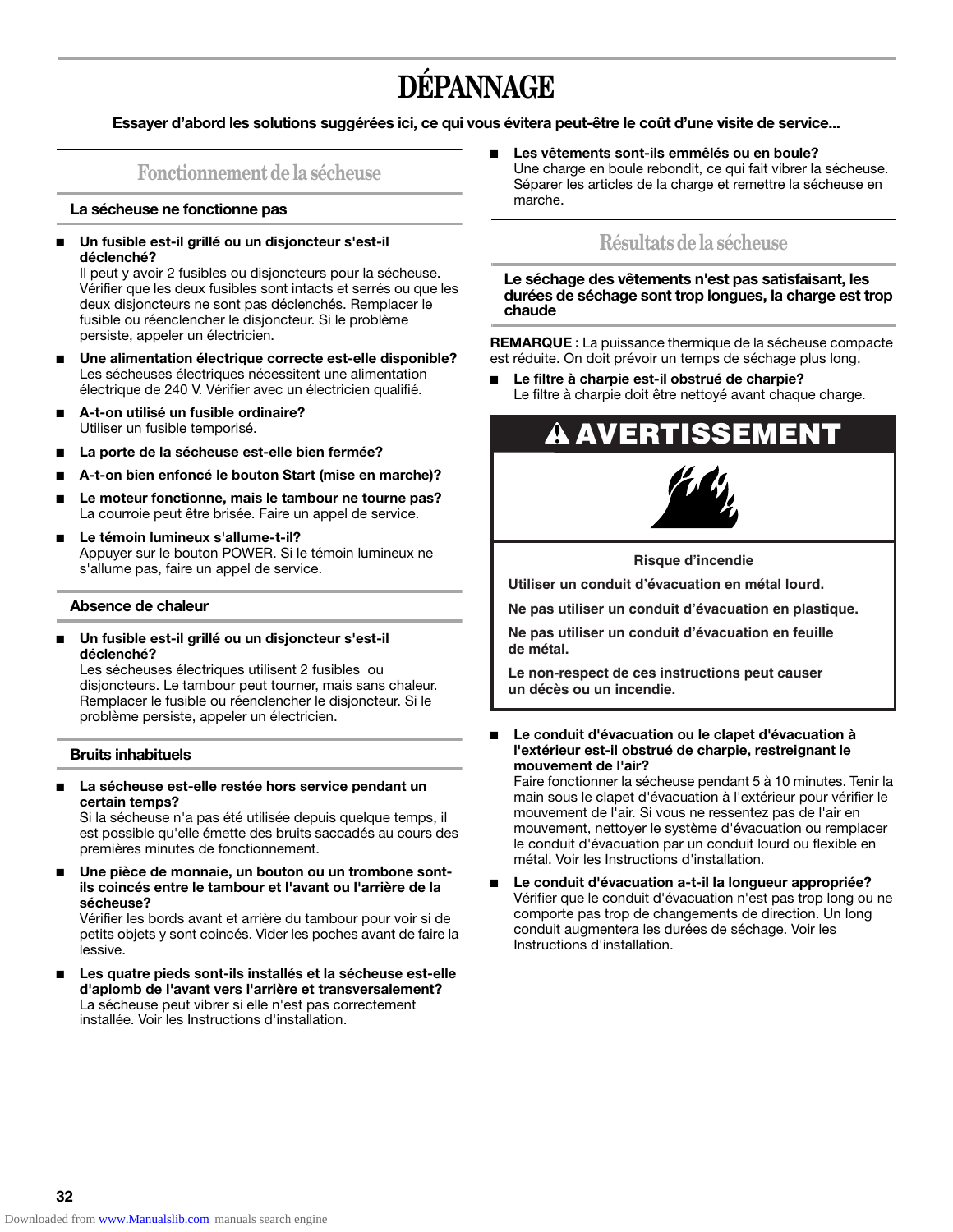Le diamètre du conduit d'évacuation a-t-il la taille **correcte?**

Utiliser un composant de 4" (10,2 cm) de diamètre..



**Le non-respect de ces instructions peut causer un décès, une explosion ou un incendie.**

- La sécheuse se trouve-t-elle dans une pièce où la **température ambiante est inférieure à 45ºF (7ºC)?** Le bon fonctionnement des programmes de la sécheuse nécessite une température ambiante supérieure à 45°F (7°C).
- La sécheuse est-elle installée dans un placard? Les portes du placard doivent comporter des ouvertures d'aération au sommet et en bas de la porte. Distances de séparation (espace libre) à respecter : 5½" (14 cm) (minimum) à l'arrière de la sécheuse, et 1" (2,5 cm) (recommandation) sur les côtés et à l'avant de la sécheuse. Voir les Instructions d'installation.
- La charge est-elle trop grosse et trop lourde pour sécher **rapidement?**

Séparer la charge pour qu'elle culbute librement.

#### **Temps de programme trop court**

# **A AVERTISSEMENT**

**Risque du poids excessif**

**Utiliser deux ou plus de personnes pour déplacer et installer la sécheuse.**

**Le non-respect de cette instruction peut causer une blessure au dos ou d'autre blessure.**

#### Le programme automatique se termine-t-il trop tôt? La charge n'est peut-être pas en contact avec les bandes de détection. Régler l'aplomb de la sécheuse. Modifier le réglage du degré de séchage pour les programmes automatiques. L'augmentation ou la diminution du degré de séchage modifiera la durée de séchage d'un programme.

#### **Charpie sur la charge**

■ **Le filtre à charpie est-il obstrué?** Nettoyer le filtre à charpie, avant chaque charge.

#### **Taches sur la charge ou sur le tambour**

■ Les taches sur le tambour sont dues aux teintures contenues dans les vêtements (les jeans en général). Il n'y aura pas de transfert sur les autres vêtements.

#### **Charges froissées**

- La charge a-t-elle été retirée de la sécheuse à la fin du **programme?**
- La sécheuse a-t-elle été surchargée? Faire sécher de plus petites charges qui peuvent culbuter librement.

#### **Odeurs**

- **Avez-vous récemment employé peinture, teinture ou vernis dans la pièce où est installée votre sécheuse?** Si c'est le cas, aérer la pièce. Une fois les odeurs ou émanations disparues, laver et sécher à nouveau les vêtements.
- La sécheuse est-elle utilisée pour la première fois? Le nouvel élément de séchage électrique peut émettre une odeur. L'odeur disparaîtra après le premier programme.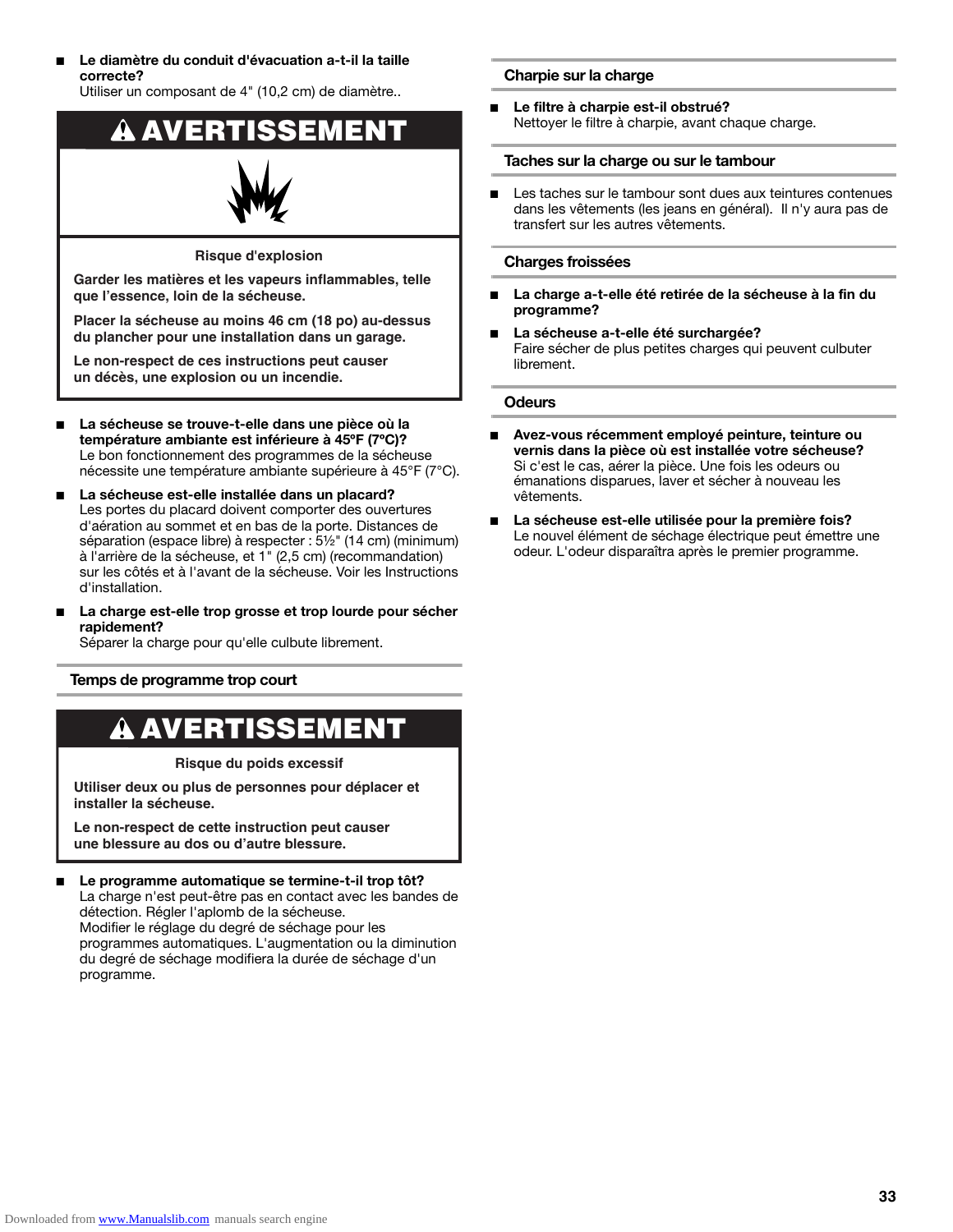# **ASSISTANCE OU SERVICE**

Avant de faire un appel pour assistance ou service, veuillez vérifier la section "Dépannage". Cette vérification peut vous faire économiser le coût d'une visite de réparation. Si vous avez encore besoin d'aide, suivre les instructions ci-dessous.

Lors d'un appel, veuillez connaître la date d'achat et les numéros au complet de modèle et de série de votre appareil. Ces renseignements nous aideront à mieux répondre à votre demande.

#### **Si vous avez besoin de pièces de rechange**

Si vous avez besoin de commander des pièces de rechange, nous vous recommandons d'utiliser seulement les pièces spécifiées par l'usine. Ces pièces de rechange conviendront bien et fonctionneront bien parce qu'elles sont fabriquées selon les mêmes spécifications précises utilisées pour construire chaque nouvel appareil INGLIS®.

Pour trouver des pièces spécifiées par l'usine dans votre région :

Composez le **1-800-807-6777**, ou téléphonez à votre Centre de service désigné le plus proche.

#### **Nos consultants fournissent l'assistance pour :**

- Caractéristiques et spécifications à notre gamme complète d'appareils électroménagers.
- Procédés d'utilisation et d'entretien.
- Vente d'accessoires et de pièces de rechange.
- Les références aux concessionnaires, compagnies de service de réparation et distributeurs de pièces de rechange locaux. Les techniciens de service désignés par Whirlpool Canada LP sont formés pour remplir la garantie des produits et fournir un service après la garantie, partout au Canada.

#### **Pour plus d'assistance**

Si vous avez besoin de plus d'assistance, vous pouvez écrire à Whirlpool Canada LP en soumettant toute question ou tout problème à :

Centre d'interaction avec la clientèle Whirlpool Canada LP 1901 Minnesota Court Mississauga, Ontario L5N 3A7

Dans votre correspondance, veuillez indiquer un numéro de téléphone où on peut vous joindre dans la journée.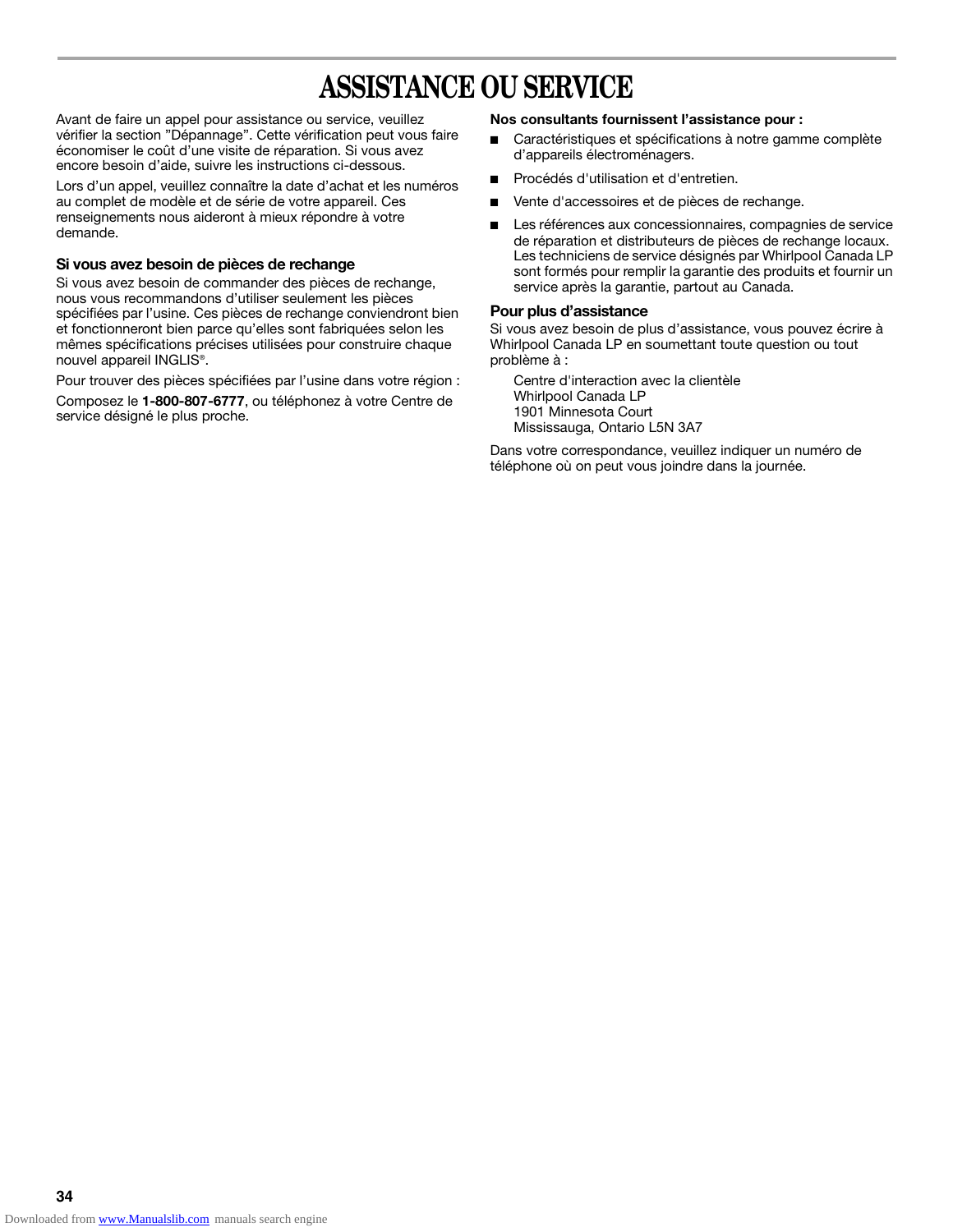# **GARANTIE DE LA SÉCHEUSE INGLIS®**

#### **GARANTIE COMPLÈTE DE UN AN**

Pendant un an à compter de la date d'achat, lorsque cette sécheuse fonctionne et est entretenue conformément aux instructions jointes à ou fournies avec le produit, Whirlpool Canada LP paiera pour les pièces de rechange et les frais de main d'oeuvre pour corriger les vices de matériaux ou de fabrication. Le service doit être fourni par une compagnie de service désignée par Whirlpool.

#### **Whirlpool Canada LP ne paiera pas pour :**

- **1.** Les visites de service pour vous montrer comment utiliser la sécheuse, y compris le système d'évacuation d'air. Un conduit d'évacuation en métal lourd de 4" (10,2 cm) doit être utilisé. Voir la section "Conduit d'évacuation" de ce manuel et les instructions d'installation.
- **2.** Les visites de service pour rectifier l'installation de la sécheuse, pour remplacer des fusibles de la maison ou rectifier le câblage électrique ou réactiver les disjoncteurs ou pour remplacer les ampoules d'éclairage accessibles au propriétaire.
- **3.** Les réparations lorsque la sécheuse est utilisée à des fins autres que l'usage unifamilial normal.
- **4.** Les dommages imputables à : accident, modification, mésusage, abus, incendie, inondation, actes de Dieu, mauvaise installation (y compris mais non limitée à des conduits d'évacuation en plastique ou en feuille métallique flexible), une installation non conforme aux codes locaux d'électricité et de plomberie, ou l'utilisation d'un produit non approuvé par Whirlpool Canada LP.
- **5.** Le coût des pièces de rechange et de la main-d'oeuvre pour les appareils utilisés en dehors du Canada.
- **6.** Le ramassage et la livraison. Le produit est conçu pour être réparé à domicile.
- **7.** Les réparations aux pièces ou systèmes résultant d'une modification non autorisée faite à l'appareil.
- **8.** Les frais de voyage ou de transport pour les clients qui habitent dans des régions éloignées.

#### **WHIRLPOOL CANADA LP N'ASSUME AUCUNE RESPONSABILITÉ POUR LES DOMMAGES FORTUITS OU INDIRECTS.**

Certaines provinces ne permettent pas l'exclusion ou la limitation des dommages fortuits ou indirects de sorte que cette exclusion ou limitation peut ne pas être applicable dans votre cas. Cette garantie vous confère des droits juridiques spécifiques et vous pouvez également jouir d'autres droits qui peuvent varier d'une province à une autre.

#### **À l'extérieur du Canada, cette garantie ne s'applique pas. Contacter votre marchand Inglis autorisé pour déterminer si une autre garantie s'applique.**

Si vous avez besoin de service, voir d'abord "Dépannage". Une aide additionnelle peut être trouvée en vérifiant "Assistance ou service" ou retrice de service de ten téléphonant à Whirlpool Canada LP au **1-800-807-6777**.

#### **Conservez ce manuel et votre reçu de vente ensemble pour référence ultérieure. Pour le service sous garantie, vous devez présenter un document prouvant la date d'achat ou d'installation.**

Inscrivez les renseignements suivants au sujet de votre sécheuse pour mieux obtenir assistance ou service en cas de besoin. Vous devrez connaître le numéro de modèle et le numéro de série au complet. Cette information est donnée sur la plaque signalétique indiquant le numéro de modèle et le numéro de série, située sur votre appareil tel qu'indiqué dans "Pièces et caractéristiques".